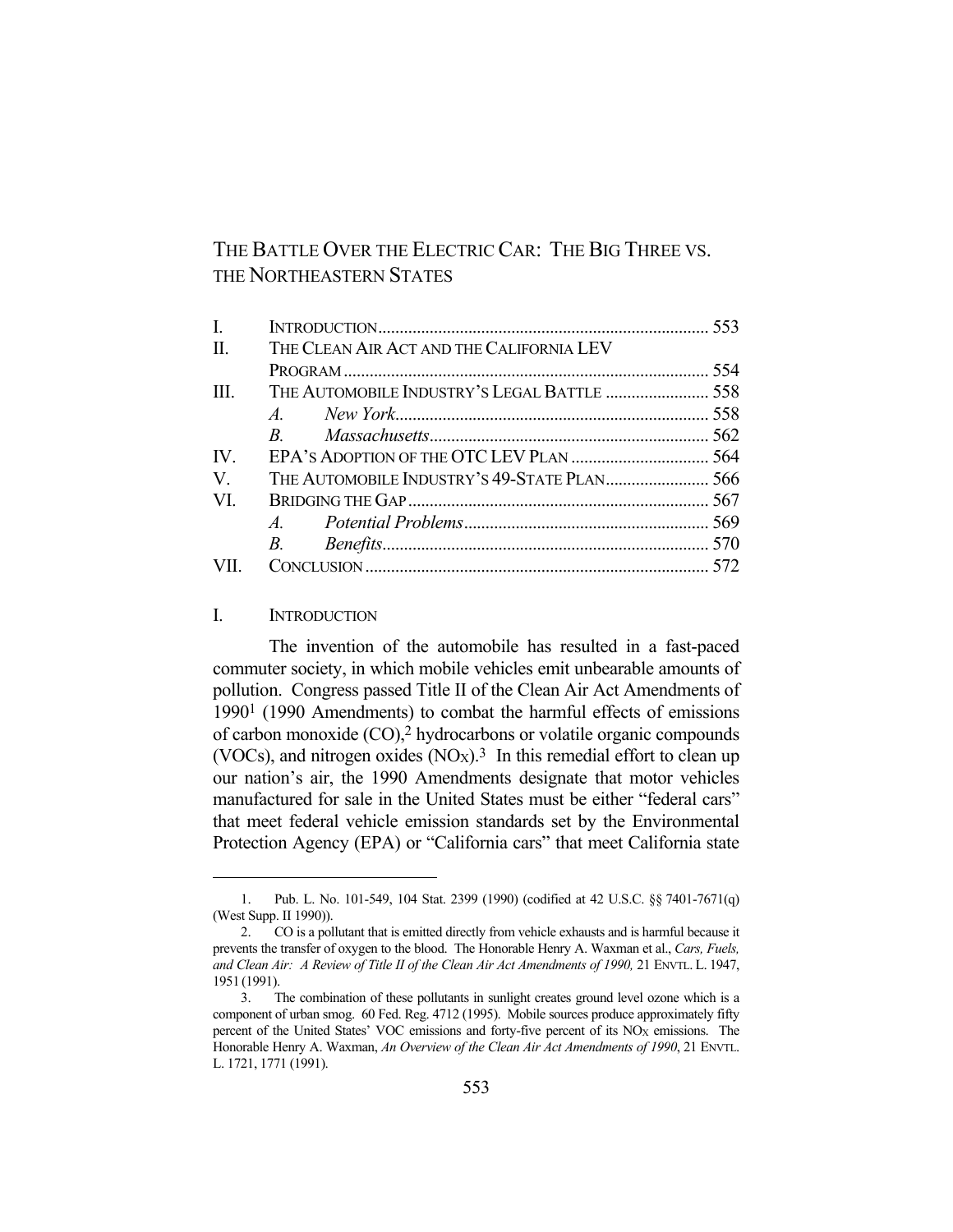standards.4 This distinction between two types of cars instigated an environmental war fought between the automobile industry and northeastern states over the adoption of California's low emission vehicle program (California LEV) in the Northeast. Although this war has not declared a winner, its harmful effects have forced the automobile industry into a position of responsibility for improving our nation's air quality. This burden has been unfairly borne by the industry because of the transfer of California's environmental solution to the entire Northeast region.

 This Comment addresses these issues by examining both the California LEV and the automobile industry's 49-state plan and arguing that a version of the California LEV should not be implemented in the Northeast. Part II provides a general explanation of the Clean Air Act and the California LEV which serve as the impetus for this environmental war. Part III details the automobile manufacturers' mostly unsuccessful litigation in New York and Massachusetts concerning the implementation of the California LEV. The EPA's adoption of the Ozone Transport Commission's plan, the OTC LEV, is discussed in Part IV. In contrast to the OTC LEV, Part V describes the automakers' 49-state plan for reducing emissions nationwide. Part VI discusses the ensuing compromise negotiations and also examines the drawbacks and benefits of the industry's program. Finally, this comment concludes that any compromise should encompass the automakers' plan in lieu of the OTC LEV which could include mandates for zero-emission vehicles.

#### II. THE CLEAN AIR ACT AND THE CALIFORNIA LEV PROGRAM

 Title II of the Clean Air Act (Act) regulates the tailpipe emissions from motor vehicles.<sup>5</sup> It establishes automobile emission standards for new vehicles and regulates them until they are sold to the consumer. In the 1990 Amendments, Congress imposed stringent attainment schedules for the national ambient air quality standard (NAAQS).6 To meet these standards, the 1990 Amendments establish two tiers of tailpipe emission standards for light-duty vehicles or

 <sup>4.</sup> *See* 42 U.S.C. § 7507.

 <sup>5.</sup> *Id.* § 7521.

 <sup>6.</sup> Title I of the Act directs the EPA Administrator to develop the NAAQS for pollutants. *Id.* § 7408(1)(A). The states are responsible for submitting state implementation plans [hereinafter SIPs] to the EPA which incorporate the NAAQS. *Id.* § 7410. Failure to submit a SIP or obtain approval of a SIP may result in the loss of federal highway funds. *Id.* § 7509(b).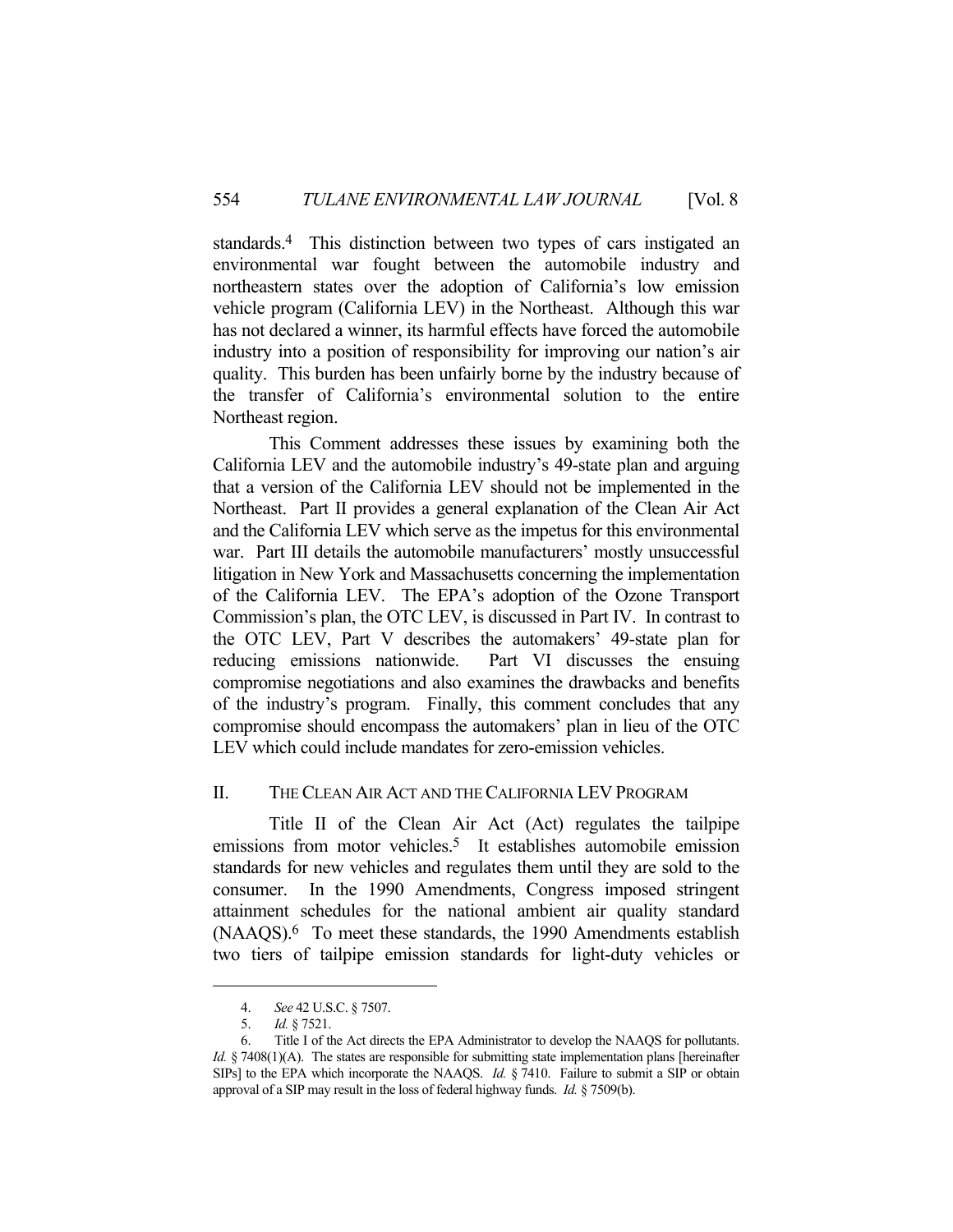passenger cars.7 The Tier 1 standards, phased in over the five year period between model years 1994 and 1998, provide for a sixty percent reduction of nitrogen oxides and a thirty-five percent reduction of hydrocarbons.<sup>8</sup> Thereafter, the Tier II emission standards take effect in 2004 and reduce emissions by another fifty percent.<sup>9</sup>

 Under the Clean Air Act, the federal government determines the automobile emission standards which preempt the state regulation of emissions.10 However, this Act also provides that California is exempted from this requirement under certain circumstances.11 As a result of this special exemption, states which desire more stringent emission standards than the Tier 1 requirements are permitted under section 177 of the Act to adopt the California state regulations in lieu of the federal standards.12 In order to implement the stricter California standards, the state must adopt standards that are identical to those of California.<sup>13</sup> The regulations must also be adopted by California and the state at least two years before the model year in which the state imposes the regulations.<sup>14</sup> Furthermore, the EPA must have also granted a waiver of preemption based on a finding that the California emission standards will be "in the aggregate, at

 <sup>7.</sup> *Id.* §§ 7521(g), (h), (i). The emission standards apply to a vehicle based on its weight, use classification, and model year. *Id.* §§ 7521, 7541.

 <sup>8.</sup> Waxman, *supra* note 2, at 1957.

 <sup>9.</sup> *Id.* at 1958. Section 202(i) establishes the Tier II standards which consist of (in grams per mile): 0.125 g/mi for hydrocarbons, 1.7 g/mi for carbon monoxide and 0.2 g/mi for nitrogen oxides. 42 U.S.C. § 7521(i). However, these standards will not automatically take effect if the EPA determines in a report given to Congress by June 1, 1987 that they are not necessary, costeffective, or technically possible. *Id*.

 <sup>10. 42</sup> U.S.C. § 7543(a). This section states:

No State or any political subdivision thereof shall adopt or attempt to enforce any standard relating to the control of emissions from new motor vehicles or new motor vehicle engines subject to this part. No State shall require certification, inspection, or any other approval relating to the control of emissions from any new motor vehicle or new motor vehicle engine as condition precedent to the initial retail sale, titling (if any), or registration of such motor vehicle, motor vehicle engine, or equipment.

*Id.*

 <sup>11.</sup> California is exempt because it began regulating automobile emissions before March 30, 1966 to combat the smog problem in the Los Angeles basin. *Id.* § 7543(b)(1).

 <sup>12.</sup> *Id.* § 7507.

 <sup>13.</sup> *Id.*

 <sup>14.</sup> *Id.*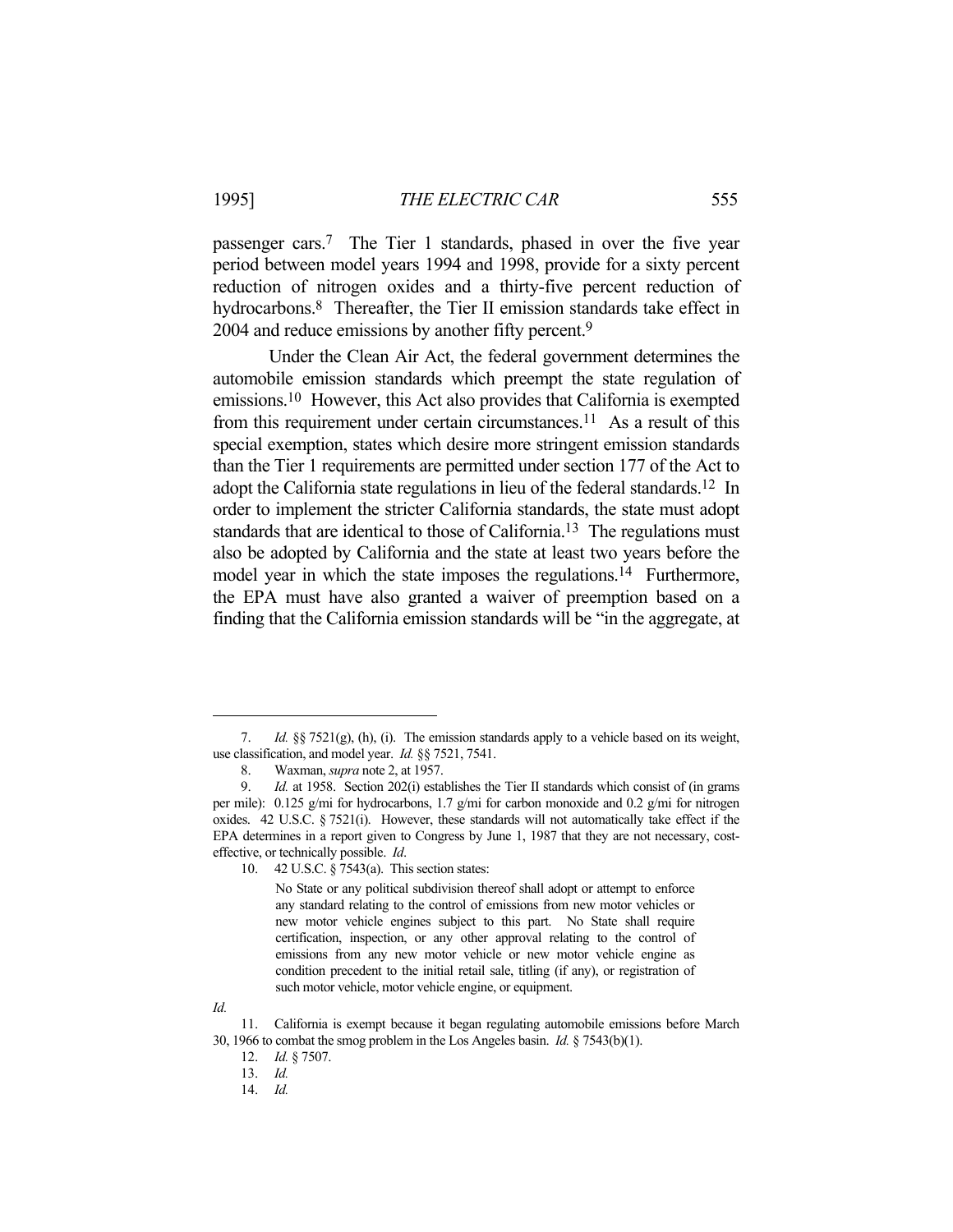least as protective of public health and welfare as applicable Federal standards."<sup>15</sup>

 The 1990 Amendments further restricted section 177 by prohibiting the adopting state from limiting the sale of the California car in the state or from "take[ing] any action of any kind to create, or have the effect of creating, a motor vehicle or motor vehicle engine different than a motor vehicle or engine certified in California under California standards (a 'third vehicle') or otherwise create such a 'third vehicle.'"16 The purpose of this restriction is to relieve the automobile industry from the undue burden of producing different vehicles which conform to each individual state's standards.

 California took advantage of its special exemption status when the California Air Resources Board (CARB) developed its low emission vehicle program.17 To supplement its more stringent standards, California developed a schedule of vehicles to be phased in over the next decade. Specifically, California's program establishes five categories of vehicles to each of which a stricter emission standard applies.18 Manufacturers must only meet a fleet average requirement for emissions which declines from model year 1994 to 2003.19 Therefore, the manufacturers can decide how many vehicles in each category they produce and sell in order to comply with the fleet average.20

 The most controversial part of the California LEV which has enraged the automakers is the sales mandate imposed for the category of

 <sup>15.</sup> *Id.* A waiver of preemption will not be granted if the Administrator finds that the determination of the state is arbitrary and capricious, the state does not need such state standards to meet compelling or ordinary conditions, or such state standards and enforcement procedures are not consistent with section 7521(a). *Id.* § 7543(b).

 <sup>16.</sup> *Id.* § 7543(b)(1).

 <sup>17.</sup> The California legislature directed CARB to adopt a plan with motor vehicle controls, vehicle fuel restrictions, and in-use vehicle controls so as to achieve a fifty-five percent reduction in emissions by December 31, 2000. CAL. HEALTH & SAFETY CODE §§ 43018(b), (c) (Deering 1995).

 <sup>18.</sup> These categories are (1) California Tier I Vehicles, (2) Transitional Low-Emission Vehicles (TLEVs), (3) Low-Emission Vehicles (LEVs), (4) Ultra-Low Emission Vehicles (ULEVs), and (5) Zero-Emission Vehicles (ZEVs). The applicable standards for nonmethane organic gases (NMOG) in grams per mile are: TLEV: 0.25 g/mi; LEV: 0.125 g/mi; ULEV: 0.075 g/mi. CAL.CODE REGS. tit. 13, § 1960.1(g)(1) (1991).

 <sup>19.</sup> The fleet average requirement is the average emissions from the mix of vehicles produced by a given manufacturer in a given year. *See id.* § 1960.1(g)(2). This fleet average requirement declines from 0.250 g/mi of NMOG in 1994 to 0.062 g/mi of NMOG in 2003. *Id.*

 <sup>20.</sup> *Id.*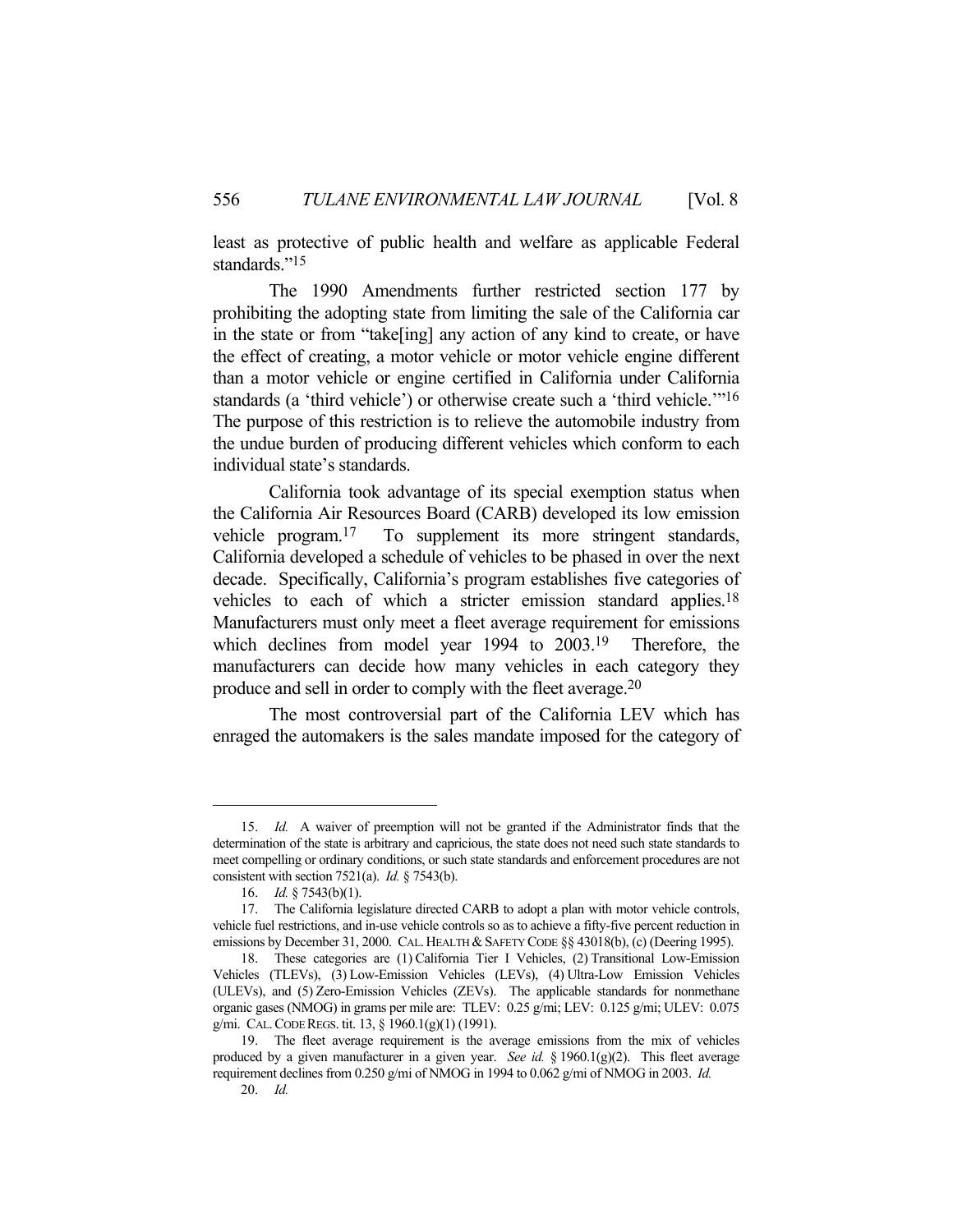zero-emission vehicles  $(ZEVs)$ .<sup>21</sup> This sales mandate dictates that by 1998, two percent of all vehicles for sale in California must be ZEVs.22 This rate increases to five percent in 2001 and ten percent in 2003.23 Although this quota is initially only instituted against those manufacturers who sell over 35,000 light and medium-duty vehicles in California, this number plummets to just 3,000 vehicles in 2003.24

 The California program also consists of a clean fuels requirement which introduces cleaner gasoline into the state in two stages.<sup>25</sup> This reformulated gasoline contains a lower sulfur content than the gasoline sold in the rest of the United States. While Phase I gasoline was instituted in California as of January 1, 1992, Phase II does not become effective until March 1, 1996.26 This requirement of cleaner fuels gives automobile manufacturers more ways to meet the LEV emission standards through the certification process.27

 To date, Massachusetts and New York are the only two northeastern states which have approved the California LEV plan, as well as the controversial ZEV mandate. Neither state has adopted California's clean fuels program. However, New York and Massachusetts' implementation of the LEV program did not occur without a strong legal fight between the states and the automobile industry. The high stakes of this intensive battle would result in the winner attaining cleaner air while the loser would bear the responsibility of cleaning it up.

 <sup>21.</sup> ZEVs are vehicles that emit no exhaust or evaporative emissions of any kind. They are commonly referred to as electric cars.

 <sup>22.</sup> CAL. CODE REGS. tit. 13, § 1960.1(g)(2). This equates to 40,000 vehicles. David B. Rivkin, Jr., *The U.S. "Clean" Fuels Program: Imperatives and Prospects*, 28 CAL.W. L.REV., 95, 102 n.26 (1991/1992).

<sup>23.</sup> CAL. CODE REGS. tit. 13,  $\S$  1960.1(g)(2). This equates to approximately 200,000 vehicles. Rivkin, *supra* note 22.

 <sup>24.</sup> CAL.CODE REGS. tit. 13, § 1960.1(g)(2).

 <sup>25.</sup> *Id.* §§ 2300-2317.

 <sup>26.</sup> *Id.*

 <sup>27.</sup> Certification is a two-step process which tests vehicles from each model year. First, vehicles are tested prior to sale to determine whether they comply with the emission standard for its "useful life." Second, these vehicles are also tested after they have been sold to the public to ensure compliance. *See* 42 U.S.C. §§ 7525, 7541.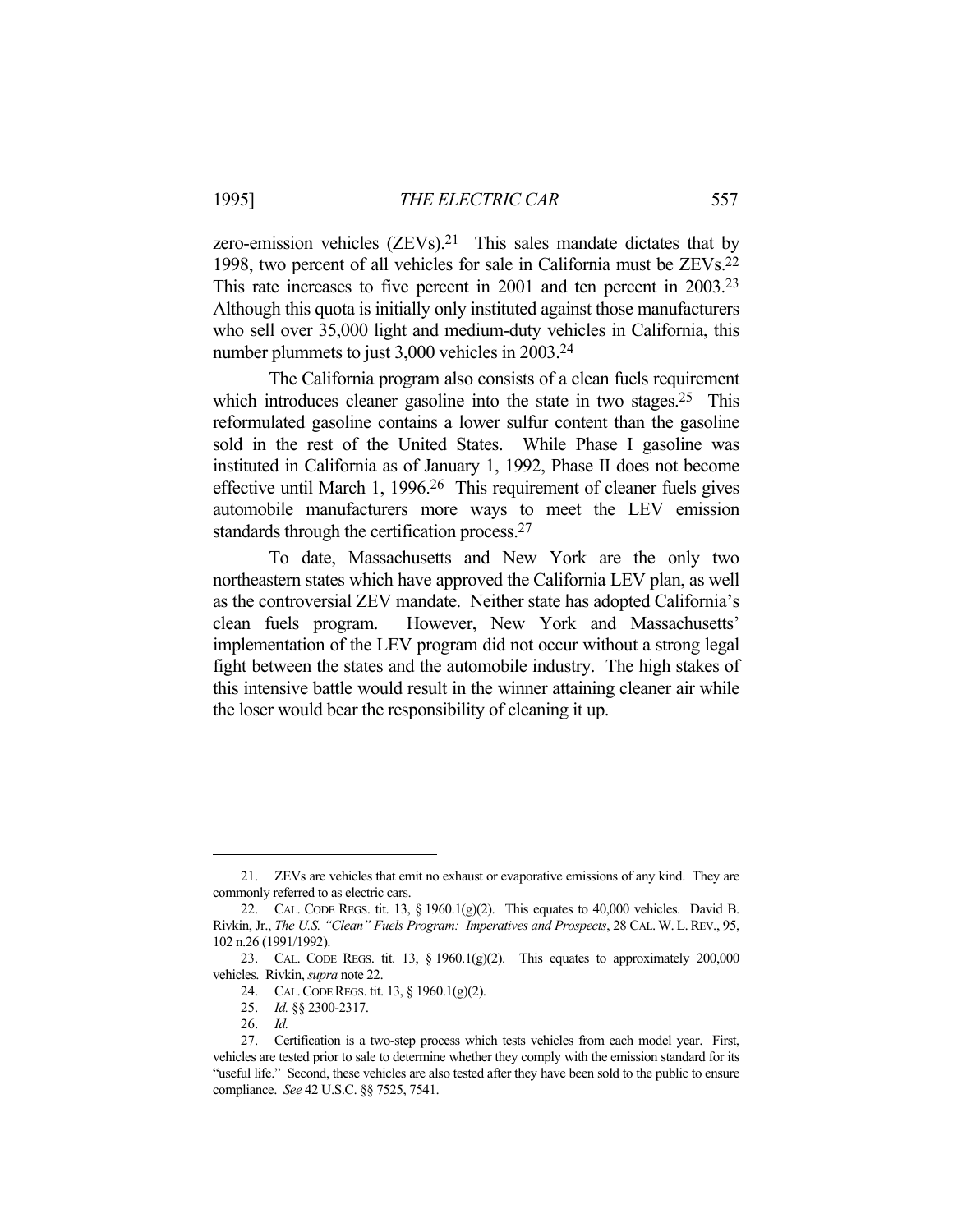# III. THE AUTOMOBILE INDUSTRY'S LEGAL BATTLE

#### *A. New York*

 New York adopted California's LEV plan on May 28, 199228 and the auto industry subsequently initiated a vehement legal attack. The Motor Vehicle Manufacturers Association of the United States and the Association of International Automobile Manufacturers, Inc. (the manufacturers) filed suit against the New York Department of Environmental Conservation (DEC) and the Commissioner of Environmental Conservation as a result of New York's implementation of California's automobile emissions standards.29

 The manufacturers contended that the New York regulations violated the "identicality" requirement of section 177 of the Act because the DEC did not adopt the clean fuels program along with the LEV program.30 The district court ruled that this was not a violation of section 177 because New York's new emissions standards must only be identical to the program for which California has received a section 209(b) waiver.<sup>31</sup> The court reasoned that since California's clean fuels program was subject to a section 211 waiver,<sup>32</sup> Congress separately preempted the control of emissions and fuels so that they would be treated differently.33 Therefore, Congress' intention was to allow other states to adopt only those California standards which had been considered by the EPA through the section 209(b) waiver process.34

 <sup>28.</sup> These regulations were amendments to 6 N.Y.C.R.R. part 218 (1992).

 <sup>29.</sup> Motor Vehicle Mfrs. Ass'n of the United States, Inc. v. New York State Dep't of Envtl. Conservation, 810 F. Supp. 1331 (N.D.N.Y. 1993) [hereinafter *MVMA I*].

 <sup>30.</sup> *Id.* at 1342. Section 177 provides that states may implement their own model year automobile emission standards only if those standards are "identical to the California standards for which a waiver has been granted for such model year . . . ." 42 U.S.C. § 7507(1).

 <sup>31.</sup> *MVMA I,* 810 F. Supp. at 1343. California's waiver application which was submitted to the EPA in October 1991 did not include the clean fuels program. *Id.* at 1342.

<sup>32.</sup> *Id.* at 1343. Section 211 allows states to regulate fuels differently than the EPA if they demonstrate that the regulation is necessary to meet air quality standards. 42 U.S.C. § 7545. However, California may regulate fuel without such a showing. Section 211(c)(4)(B) specifically directs that "[a]ny State for which application of section [209(a)] has at any time been waived under section [209(b)] may at any time prescribe and enforce, for the purpose of motor vehicle emission control, a control or prohibition respecting any fuel or fuel additive." *Id.* § 7545(c)(4)(B).

 <sup>33.</sup> *MVMA I,* 810 F. Supp. at 1343. If states were forced to adopt California's fuel standards to meet section 177 requirements, they would also have to make this showing under section 211 for the fuel requirements. This would contradict Congress' separation of the vehicle and fuel requirements as indicated by the separate waivers. 60 Fed. Reg. 4712, 4727 (1995).

 <sup>34.</sup> *MVMA I,* 810 F. Supp. at 1343.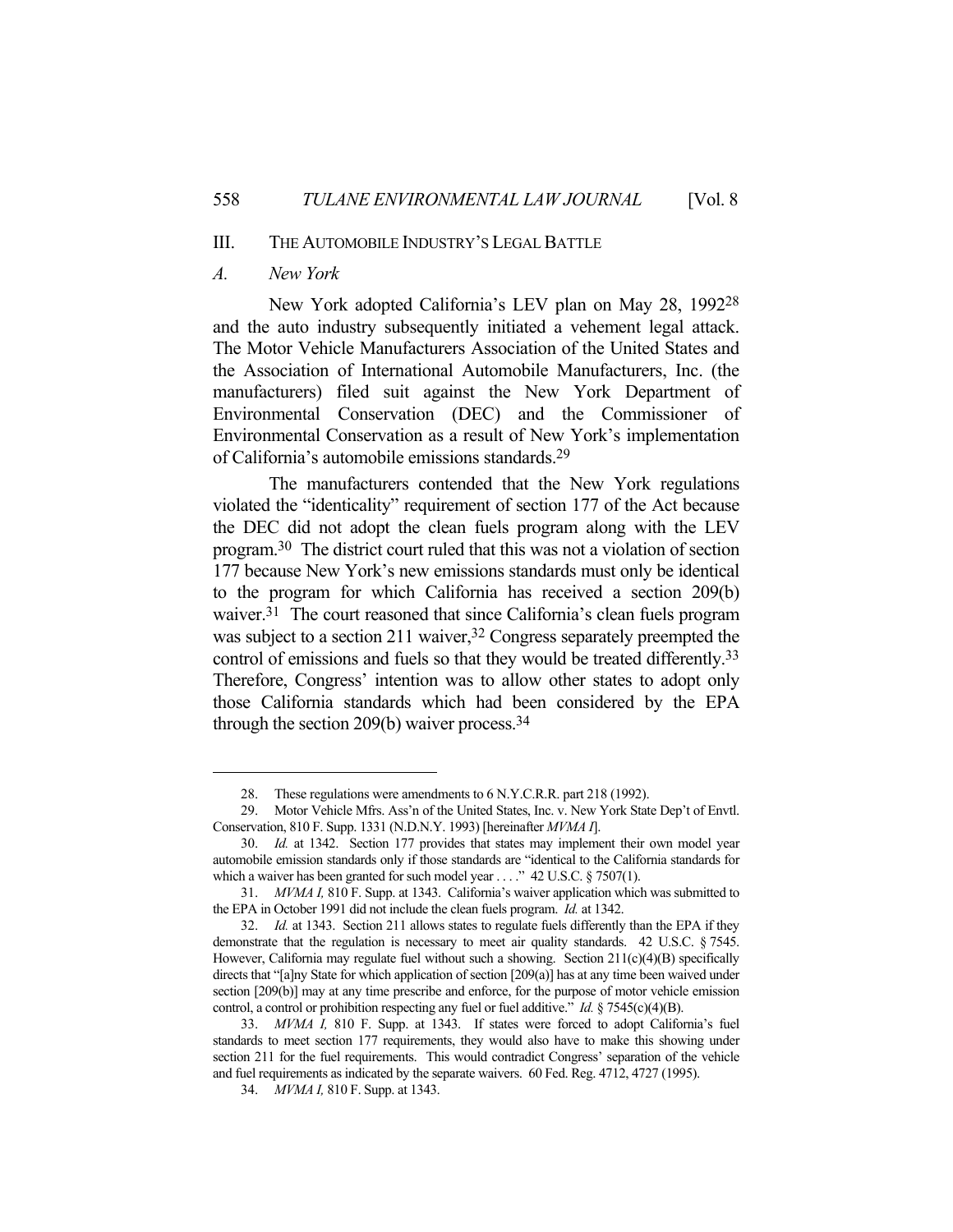### 1995] *THE ELECTRIC CAR* 559

 The court also rejected the manufacturers' claims that the DEC violated section 177 by adopting California standards that had not yet been granted a federal waiver.<sup>35</sup> The court disagreed with the manufacturers' interpretation that New York's adoption of the standards was premature because California's waiver had not yet been granted.<sup>36</sup> According to the court, the language of the statute allows a state to adopt but not enforce standards until the waiver has been granted.<sup>37</sup> Any other interpretation would not promote the statute's goal of allowing states to regulate emissions.

 Despite these losses at the district court level, the manufacturers were successful in part. The district court judge ruled that New York's regulations violated the Clean Air Act by placing an "undue burden" on automakers.38 Because New York's plan did not include standards for use of cleaner gasoline as in California, the judge determined that the auto industry would be forced to design a separate vehicle that would operate on the high sulfur fuels in New York.39 This would have violated the third vehicle prohibition in section 177 because a third car would be created by differences in the securing of the catalytic converter.40

 On the most controversial element of the California plan, the ZEV mandate, the district court supported the manufacturers' complaints. The court ruled that the ZEV sales mandate would actually limit the sales of California-certified vehicles in violation of section 177.41 Furthermore, because of the differences in the weather conditions and the retail market between California and New York, the court agreed with the industry that the ZEV mandate would require the production of a third vehicle in violation of section 177.42

 Finally, the district court held that the adoption of the California standards on May 28, 1992, was not "at least two years before the

 40. New York's vehicles would require a converter that was bolted and therefore, replaceable because of the higher sulfur content. On the other hand, California would utilize a welded converter because it would not need frequent replacement. *Id.* at 1344-45.

 41. The court reasoned that by mandating a certain percentage of ZEVs to be sold, the DEC was actually limiting the sale of non-ZEV vehicles. *Id.* at 1346.

 42. The auto manufacturers contended that because of the colder climate in New York, the vehicle's design would have to be modified to include a heating system in order to appeal to the local market. *Id*.

 <sup>35.</sup> *Id.* at 1347.

 <sup>36.</sup> *Id.*

 <sup>37.</sup> *Id.*

 <sup>38.</sup> *Id.* at 1344.

 <sup>39.</sup> *Id.* at 1345.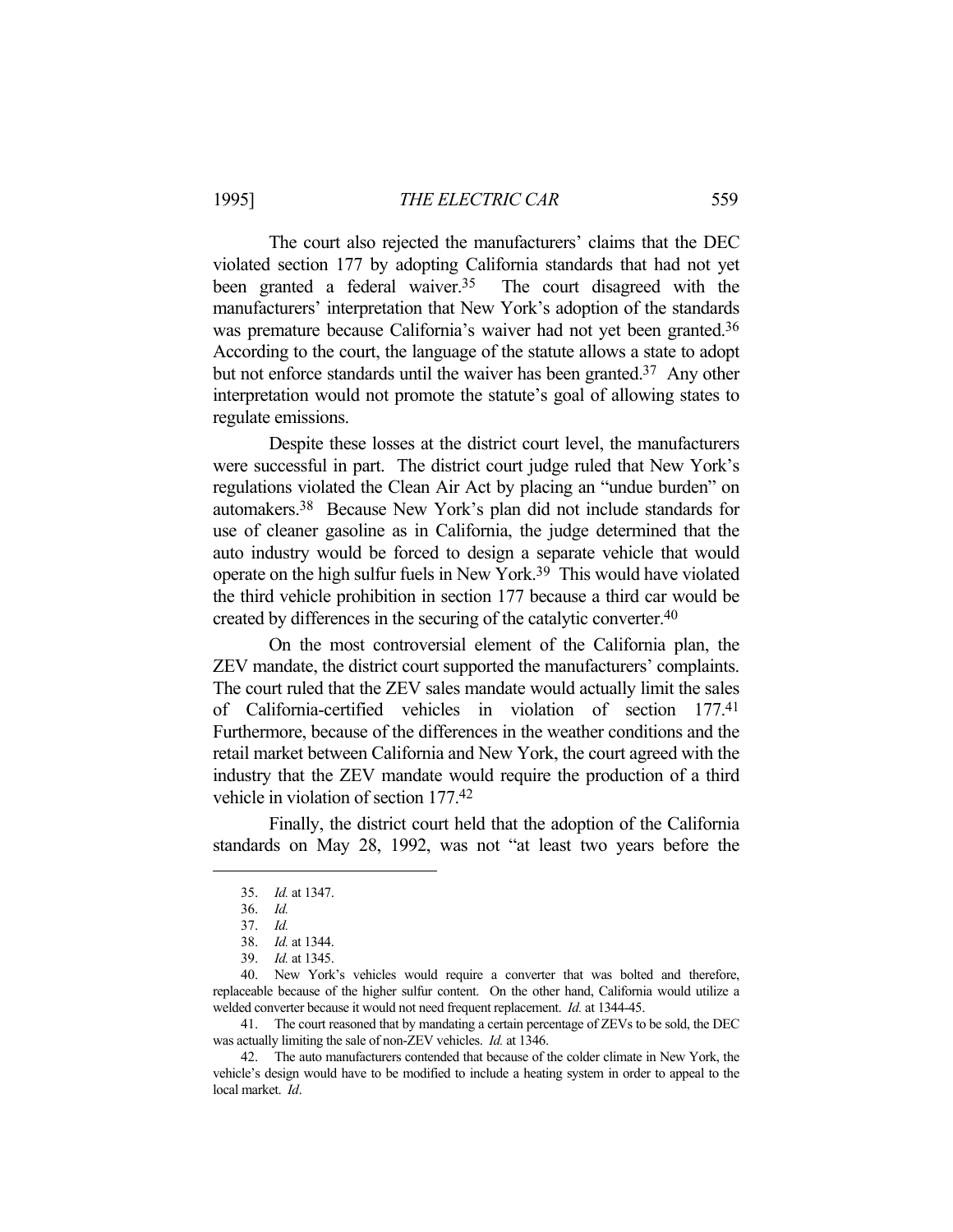commencement of the model year."43 Therefore, because the DEC did not meet the two year leadtime requirement, these standards could not be enforced in the 1995 model year.<sup>44</sup> This ruling reinforced the protection provided to the automobile industry so that it had time to adjust to the upcoming regulations. However, from another perspective it was of little benefit because the court simply delayed the inevitable implementation of the California standards in New York state.

 Although this decision is noteworthy because it shielded the automobile industry from the ZEV mandate, the manufacturers' legal protection was only temporary. The district court judge vacated his earlier holding that the DEC regulations violated the "undue burdens" and "third vehicle" prohibitions of section 177.45 The court also modified its original opinion to account for the fact that different automobile manufacturers' model years begin at different times. As a result, New York's failure to provide the two year leadtime to a particular manufacturer did not invalidate the standards.46 Instead, the court ruled that "it merely renders them unenforceable against those manufacturers which were not given the requisite two-years notice."<sup>47</sup> Essentially, this decision lifted the prohibition on New York's implementation of the California LEV program and shifted the burden of cleaning up our nation's air back to the automobile industry.

 The manufacturers' hopes that New York's adoption of the California plan would be prohibited were further destroyed on appeal. A Second Circuit Court of Appeals decision unfavorably addressed the issues of identicality and the ZEV sales quota.48 On the issue of identicality, the court affirmed the district court's ruling that the DEC's failure to adopt California's clean fuels plan along with their low

47. *Id.*

 <sup>43.</sup> *Id.* at 1348 (quoting 42 U.S.C. § 7507(2)).

 <sup>44.</sup> *Id.*

 <sup>45.</sup> Motor Vehicle Mfrs. Ass'n of the United States, Inc. v. New York State Dep't of Envtl. Conservation, 831 F. Supp. 57, 61 (N.D.N.Y. 1993) [hereinafter *MVMA II*]. In this decision, the district court found that material questions of fact remained as to whether the New York fuel content would force manufacturers to redesign the emissions system for California cars so they could operate in New York, thus requiring a third vehicle in violation of section 177. *Id.* at 60. As a result, this issue was sent to trial. *See* Motor Vehicle Mfrs. Ass'n of the United States, Inc. v. New York State Dep't of Envtl. Conservation, 869 F. Supp. 1012 (N.D.N.Y. 1994) [hereinafter *MVMA III*].

 <sup>46.</sup> *MVMA II*, 831 F. Supp. at 64.

 <sup>48.</sup> Motor Vehicle Mfrs. Ass'n of the United States, Inc. v. New York State Dep't of Envtl. Conservation, 17 F.3d 521 (2d Cir. 1994) [hereinafter *MVMA IV*].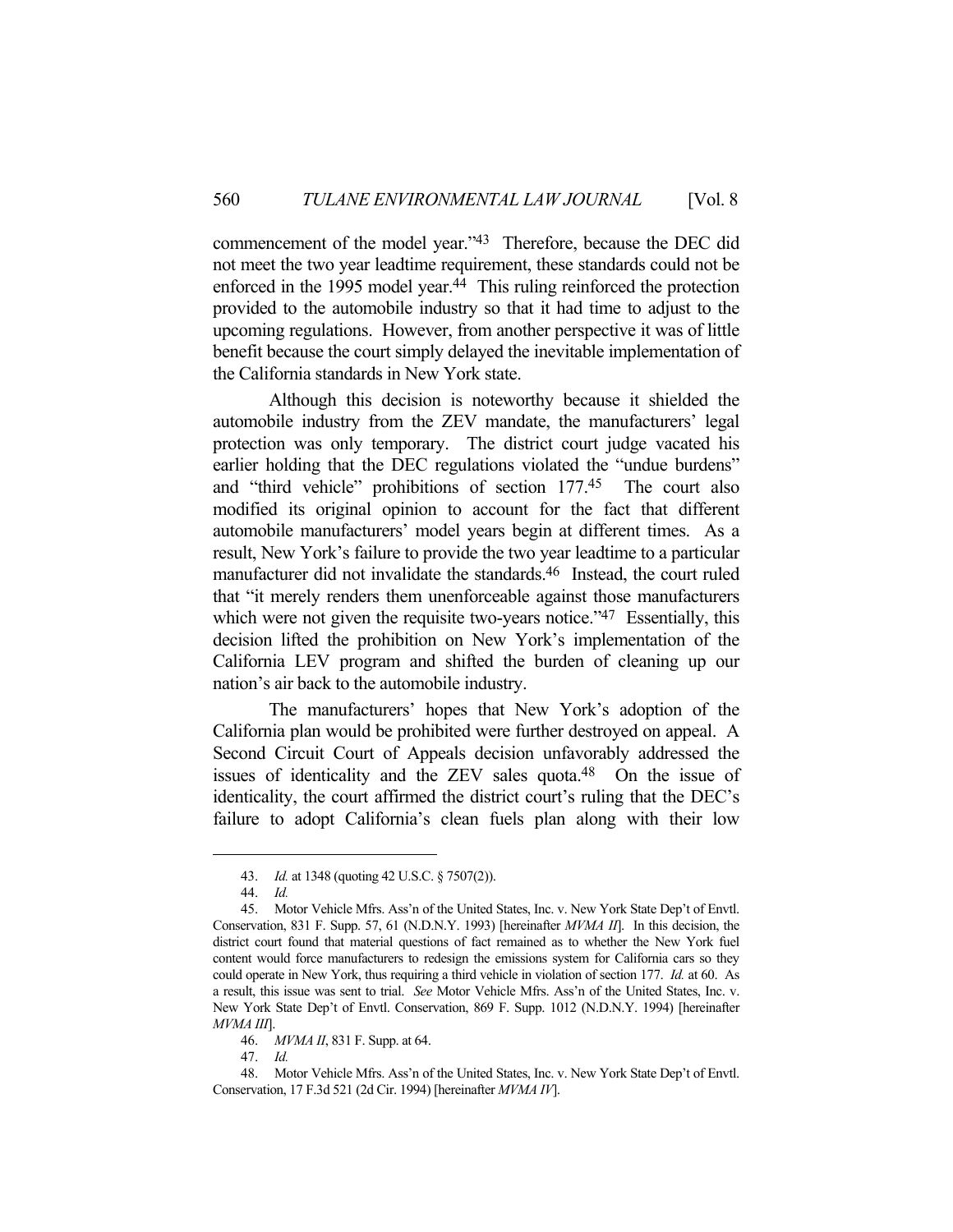emissions standards did not violate the Act's requirement that state emission standards be identical to California standards.<sup>49</sup> The court stated that "the plain language of § 177 not only provides that New York need not adopt California's [clean fuels] plan, it actually precludes New York's adoption of such plan under this provision, as the plan was not part of the waiver application."50

 On the issue of the ZEV mandate, the court ruled that New York's ZEV requirement did not limit sales of other classes of Californiacertified vehicles so as to violate section 177. The court reasoned that the "purpose of the sales limitation prohibition is to prohibit § 177 opt-in states from attempting to regulate against the sale of a particular type, not number, of California-certified cars."51 Furthermore, the Second Circuit ruled that the ZEV quota would not cause production of a third vehicle.<sup>52</sup> The court found that the addition of bigger heaters did not represent a major design change as envisioned by Congress in creating the third car prohibition.53 In reversing summary judgment for the manufacturers, the court stated that whatever design change "manufacturers choose to install on cars sold in New York is a marketing choice of theirs and not a requirement imposed by the [state]."54

 The Second Circuit also remonstrated the industry for arguing that the sales mandate was unfair because the viable technology was not yet available. The Second Circuit stated:

> No doubt as a result of the technology forcing nature of the Clean Air Act, today's automobile as we know it is passing away. But the manufacturers' argument with respect to the difficulty of building a viable ZEV is reminiscent of the view that 100 years ago some thought that the U.S. patent office should be closed because anything that ever could be invented had already been invented.55

 <sup>49.</sup> *Id.* at 532.

 <sup>50.</sup> *Id. See also* Motor & Equip. Mfrs. Ass'n, Inc. v. EPA, 627 F.2d 1095 (D.C. Cir. 1979), *cert. denied*, 446 U.S. 952 (1980) (holding that the plain meaning of section 209 of the Clean Air Act demonstrates Congress' intent to make waiver power coextensive with preemption provision).

 <sup>51.</sup> *MVMA IV,* 17 F.3d at 536.

 <sup>52.</sup> *Id.* at 537.

 <sup>53.</sup> *Id.* at 538.

 <sup>54.</sup> *Id.*

 <sup>55.</sup> *Id.*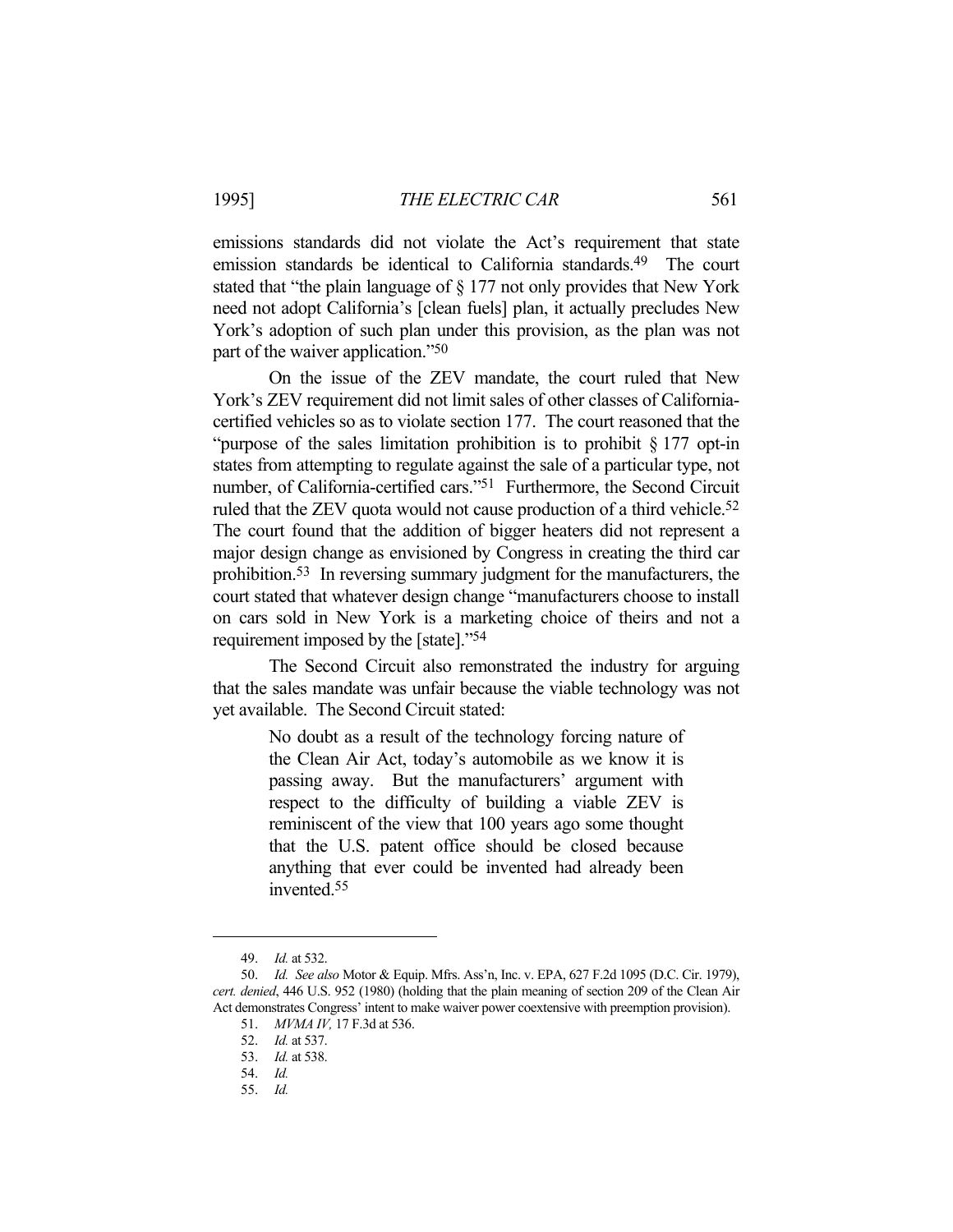This harsh language demonstrates the court's view that the automobile industry should bear the responsibility for producing the ZEV. By taking this position, the court ignored the implications of prematurely forcing the ZEV onto the marketplace.56

 The automobile manufacturers scored a moderate victory when the Second Circuit affirmed the requirement that New York delay the starting date of its LEV program.57 With this ruling the court also adopted a favorable interpretation from the manufacturer's perspective of the term "model year." The appellate court decided that "model year" would apply on an industry-wide basis.<sup>58</sup>

 The auto manufacturers' lost their final opportunity to prevent New York's adoption of the California LEV program. A federal district court unfavorably revisited the allegation that New York's failure to adopt California's clean fuels plan required redesign of the California vehicle's exhaust system because of New York's higher sulfur fuel content.59 The court held that "having adopted the California standards identically, New York's failure to adopt the [clean fuel] program cannot, standing alone, be characterized as an act forcing the creation of a thirdvehicle."60 The court further stated that it was not New York which required the manufacturers to redesign their emission systems, but the manufacturers who chose to base their designs on California's clean fuels.<sup>61</sup> Therefore, New York's adoption of the California LEV program was not a violation of the third car prohibition in section 177. 62

#### *B. Massachusetts*

 Besides New York, the automobile manufacturers also brought Massachusetts into a legal battle as it was the other northeastern state to implement California's LEV program.<sup>63</sup> The auto manufacturers filed an action in the District Court of Massachusetts alleging that the

 <sup>56.</sup> *See infra* part VI.B.

 <sup>57.</sup> *MVMA IV*, 17 F.3d at 535.

 <sup>58.</sup> *Id.* The court rejected interpretations that the term "model year" should apply on an engine family or individual manufacturer basis. *Id.* The court based its decision on the lack of promulgated EPA regulations and the fleet averaging plan for the LEV program. *Id.*

 <sup>59.</sup> *MVMA III*, 869 F. Supp. 1012 (N.D.N.Y. 1994).

 <sup>60.</sup> *Id.* at 1016.

 <sup>61.</sup> *Id.* at 1020.

 <sup>62.</sup> *Id.*

 <sup>63.</sup> Massachusetts promulgated its regulations on January 31, 1992, adopting the California LEV program without the clean fuel plan. *See* MASS. REGS. CODE tit. 310, § 7.40 (1992).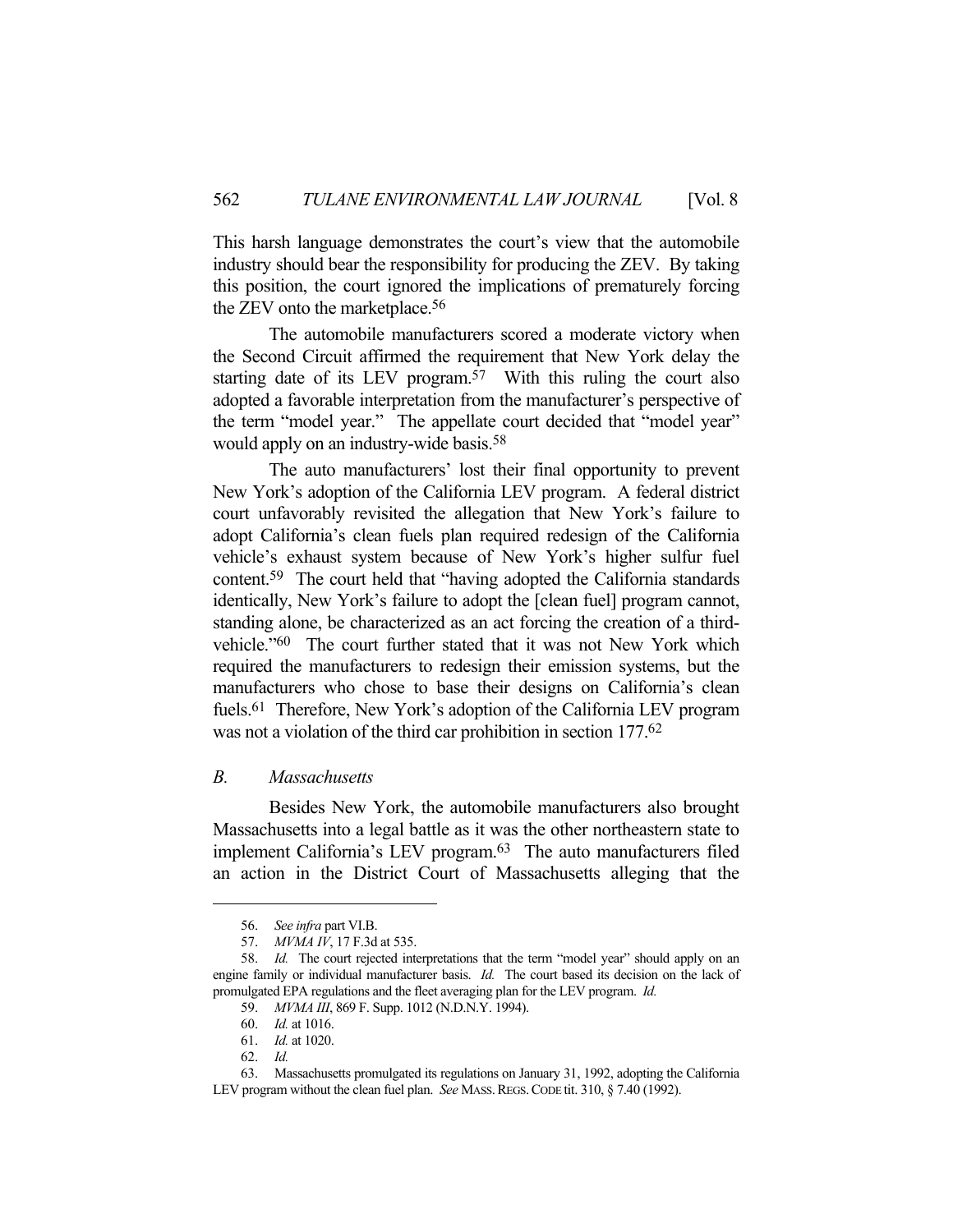Department of Environmental Protection's (DEP) rules were preempted by the Clean Air Act because the DEP did not comply with section 177.64 The court denied the automobile manufacturers' request for a preliminary injunction prohibiting the DEP from instituting new motor vehicle tailpipe emission regulations.<sup>65</sup>

 In light of the Second Circuit's mostly unsupportive ruling, the automobile manufacturers abandoned their claims on appeal to the First Circuit except to the leadtime issue.<sup>66</sup> The First Circuit declined to follow the Second Circuit's decision that the leadtime requirement applied industry-wide.<sup>67</sup> Therefore, the First Circuit held that the district court did not abuse its discretion in refusing to issue a preliminary injunction enjoining the 1995 standards.<sup>68</sup>

 With this decision, Massachusetts joined New York in gaining full legal support for implementing the California LEV program. As a result, both states could reap the benefits of cleaner air while the automobile industry worked relentlessly to comply with these court rulings.

 <sup>64.</sup> American Auto. Mfrs. Ass'n v. Greenbaum, No. CIV.A.93-10799-MA, 1993 WL 443946 (D. Mass. Oct. 27, 1993). This case was similar to the New York litigation because the automakers argued that (1) the regulations were not identical because Massachusetts had not adopted the California clean fuel requirement, (2) the regulations forced manufacturers to create a third vehicle because of the higher sulfur content in Massachusetts gasoline, (3) the regulations were adopted by the DEP before the EPA granted California a section 209(b) waiver, and (4) the DEP could not apply the regulations to 1995 cars because the manufacturers were entitled to two years prior notice. *Id.* at \*1.

 <sup>65.</sup> *Id.* at \*10.

 <sup>66.</sup> American Auto. Mfrs. Ass'n v. Massachusetts Dept. of Envtl. Protection, 31 F.3d 18 (1st Cir. 1994).

 <sup>67.</sup> *Id.* at 24. The First Circuit reasoned that Massachusetts differed from New York and California which use fleet average requirements to set the mix of vehicles to be sold. *Id.* Such an interpretation would be conducive to an industry-wide commencement date because splitting the year would complicate the fleet averaging plan. *Id.* Furthermore, based upon the assumption that EPA's interpretation of the term "model year" provides a regulatory definition of "model year" for section 177 purposes, the court held that the leadtime requirement was satisfied because it could apply to an engine family. *Id.* at 25.

The debate surrounding the definition of "model year" was addressed by the EPA in its final rule issued January 24, 1995. *See* 60 Fed. Reg. 4712 (1995). Under this regulation, a motor vehicle's model year will be determined "on an engine family basis for specific models within engine families, depending upon the date the first model in the engine family commences production." *Id.* at 4732.

 <sup>68.</sup> *American Auto. Mfrs. Ass'n*, 31 F.3d at 28.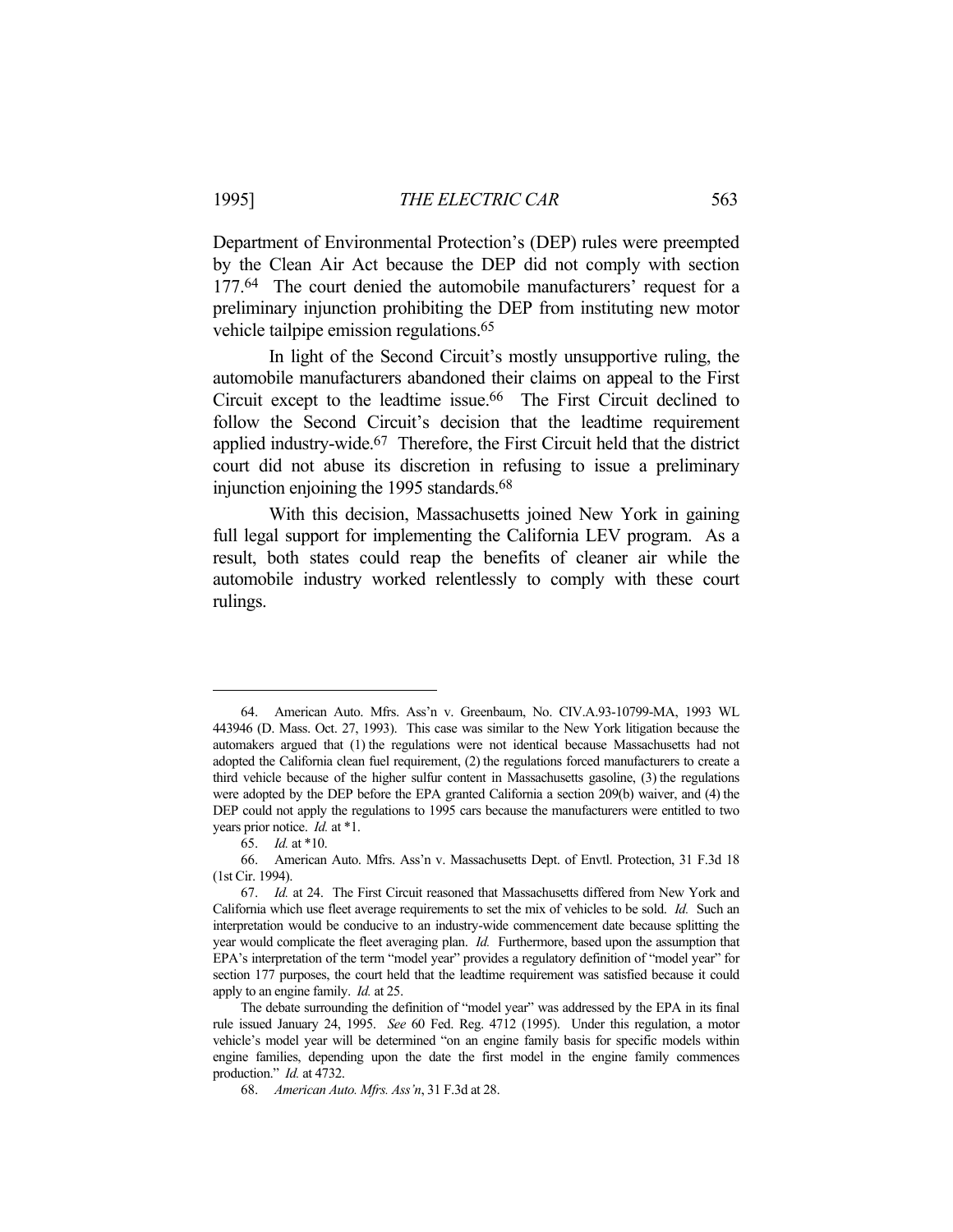# IV. EPA'S ADOPTION OF THE OTCLEV PLAN

 The automobile industry's loss extends beyond the state borders of California, New York and Massachusetts because the California LEV has the potential of becoming a regional program in the Northeast. The Clean Air Act directs that the Northeast Ozone Transport Region (OTR) must bring nonattainment areas in the OTR into attainment of the national ambient air quality standard for smog.<sup>69</sup> To establish this objective, the Northeast Ozone Transport Commission (OTC) recommended its plan, the OTC LEV, to the EPA in February 1994. The OTC LEV suggests that all northeastern states adopt a modified California LEV plan to reduce pollution.

 The OTC plan applies to all 1999 and subsequent model year passenger cars and light-duty trucks.70 These vehicles cannot be sold, imported, delivered, purchased, leased, rented, acquired, received, or even registered in the OTR unless they have received a certification from the CARB.71 Each state must allow for the sale of California's Tier I, TLEV, LEV, ULEV, and ZEV vehicles in that state.72 The emission standards must be identical to those in California and all states must adopt California's nonmethane organic gas (NMOG) fleet average requirements.73 The OTC LEV plan allows manufacturers to choose any combination of California-certified vehicles to meet the average fleet emission standards in the OTR.74 Although, the OTC LEV does not contain a mandate for ZEVs, individual states can decide to include such a requirement as well as economic incentives to increase the sale of ZEVs.75 In order for the OTC LEV plan to be enforced, a majority of

 <sup>69.</sup> The OTR program is designed to handle regional ozone pollution problems that result from emissions over a broad area. 42 U.S.C. § 7506a(a). The OTR was established by operation of law under section 184 of the Clean Air Act and is comprised of Connecticut, Delaware, Maine, Massachusetts, Maryland, New Hampshire, New Jersey, New York, Pennsylvania, Rhode Island, Vermont, the District of Columbia, and the portion of Virginia which is within the Consolidated Metropolitan Statistical Area. *Id.* § 7511c(a).

 <sup>70. 60</sup> Fed. Reg. 4712, 4731 (1995).

 <sup>71.</sup> *Id.*

 <sup>72.</sup> *Id.*

 <sup>73.</sup> *Id.* The fleet averages for model years in grams per mile are: 1999—0.113 g/mi; 2000—0.073 g/mi; 2001—0.070 g/mi; 2002—0.068 g/mi; 2003—0.062 g/mi. *Id.* at 4731 n.28.

 <sup>74.</sup> *Id.* at 4731.

 <sup>75.</sup> *Id.* California has considered offering a number of economic incentives. These include a federal income tax credit, reduced electric rates for home charging of the battery, and a free battery change after 30,000 miles. *See* 139 CONG. REC. S16,854-01 (daily ed. Nov. 20, 1993) (statement of Sen. Boxer).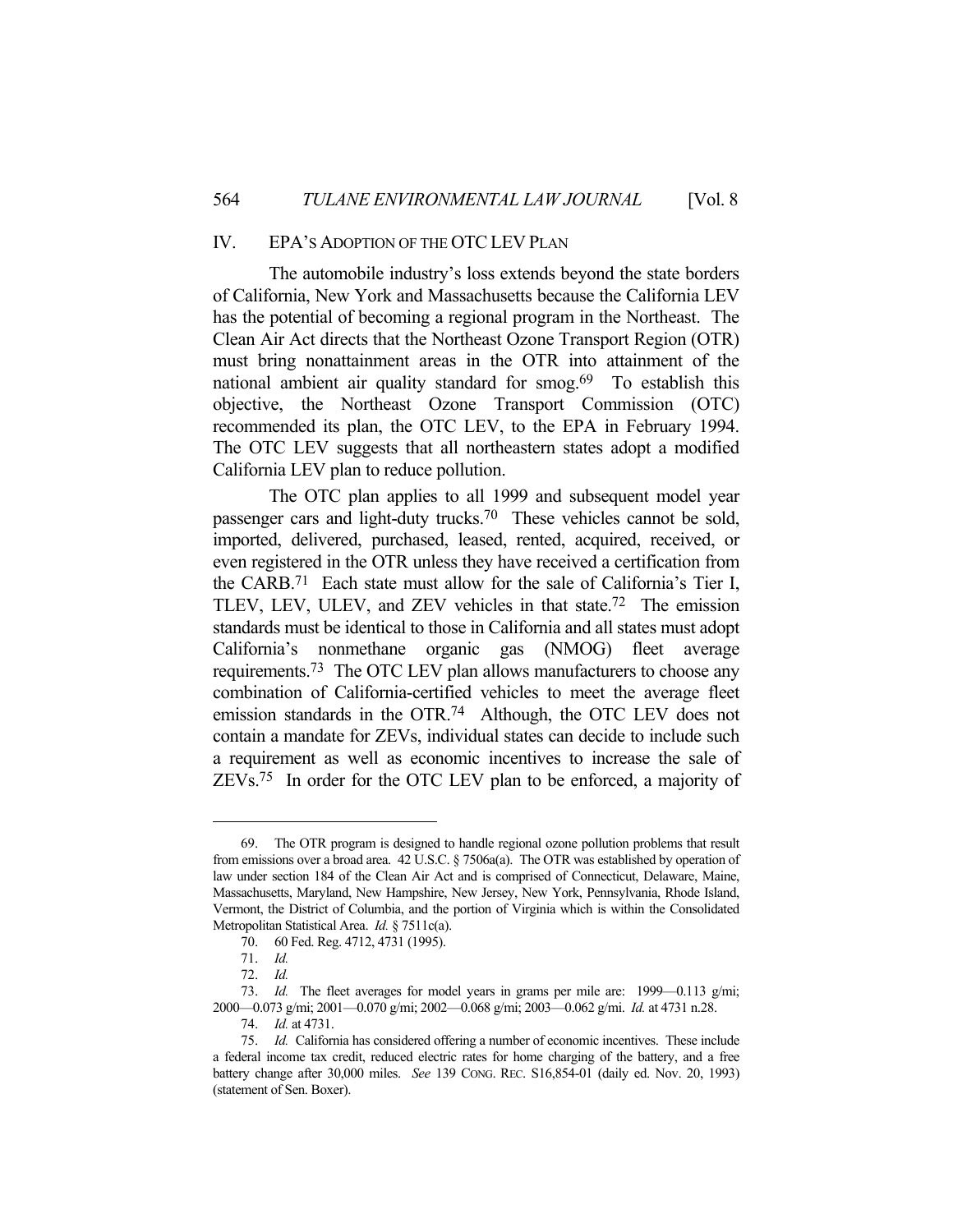states in the OTR must approve it, and then the others would be required to participate.76

 On January 24, 1995, the EPA officially endorsed the OTC LEV plan.77 The most controversial aspect of this endorsement is the ZEV production mandate. Despite the EPA's adoption of the OTC LEV program, states in the OTR are not required to implement California's ZEV production mandate.78 According to the EPA, section 177 allows states to adopt the California LEV program without the mandate.79 The EPA concluded that the ZEV mandate was not required to meet the identical standards provision under section 177, regardless of whether or not the mandate was a standard relating to the control of emissions.80 Section 177 does not require adoption of all California standards for a model year. Rather, it requires that if a state adopts motor vehicle standards, they must be identical to California's standards.<sup>81</sup> The EPA concluded that the ZEV production mandate and the LEV requirements could be separated so that the ZEV mandate is not required for the enforcement of the LEV program.82 Although the EPA and the OTR states appear to be evenhandedly not requiring the mandate, the automobile industry remains subject to the whim of the states. Each state

81. 60 Fed. Reg. 4712, 4729 (1995).

 <sup>76.</sup> Four states, Virginia, Delaware, New Jersey and New Hampshire voted against the OTC petition to bring the California LEV program to the Northeast. *Air Pollution: Northeast States Vote to Recommend EPA Impose California Standards on Them*, Cal. Env't Daily (BNA), at D-2 (Feb. 3, 1994).

 <sup>77.</sup> In its final rule, the EPA stated:

Unless an acceptable LEV-equivalent program is in effect, . . . the OTC LEV program [is] necessary to achieve timely attainment (including maintenance) in certain nonattainment areas and . . . each OTC state [must] cure the inadequacy within one year by adoption of the OTC LEV program and submission of it as a SIP revision.

<sup>60</sup> Fed. Reg. 4712, 4716 (1995). This adoption indicated that each of the states in the OTR had SIPs which were inadequate to achieve emissions reductions. The EPA has projected that without adoption of a program in the Northeast, motor vehicles will account for 38% of NO<sub>X</sub> and 22% of VOC emissions in 2005. *Id.* at 4713. *See also* 42 U.S.C. § 7410.

 <sup>78. 60</sup> Fed. Reg. 4712, 4716 (1995).

 <sup>79.</sup> *Id.*

 <sup>80.</sup> *Id.* The EPA left unresolved whether or not the mandate is an emission standard. An "emission standard" or "emission limitation" is defined as "a requirement . . . which limits the quality, rate, or concentration of emissions of air pollutants on a continuous basis, including any requirement relating to the operation or maintenance of a source to assure continuous emission reduction . . . ." 42 U.S.C. § 7602(k).

 <sup>82.</sup> *Id.* The EPA believes that individual emissions standards may be adopted as long as section 177's "third car" and "sales limitation" requirements are not violated by excluding a standard. *Id.*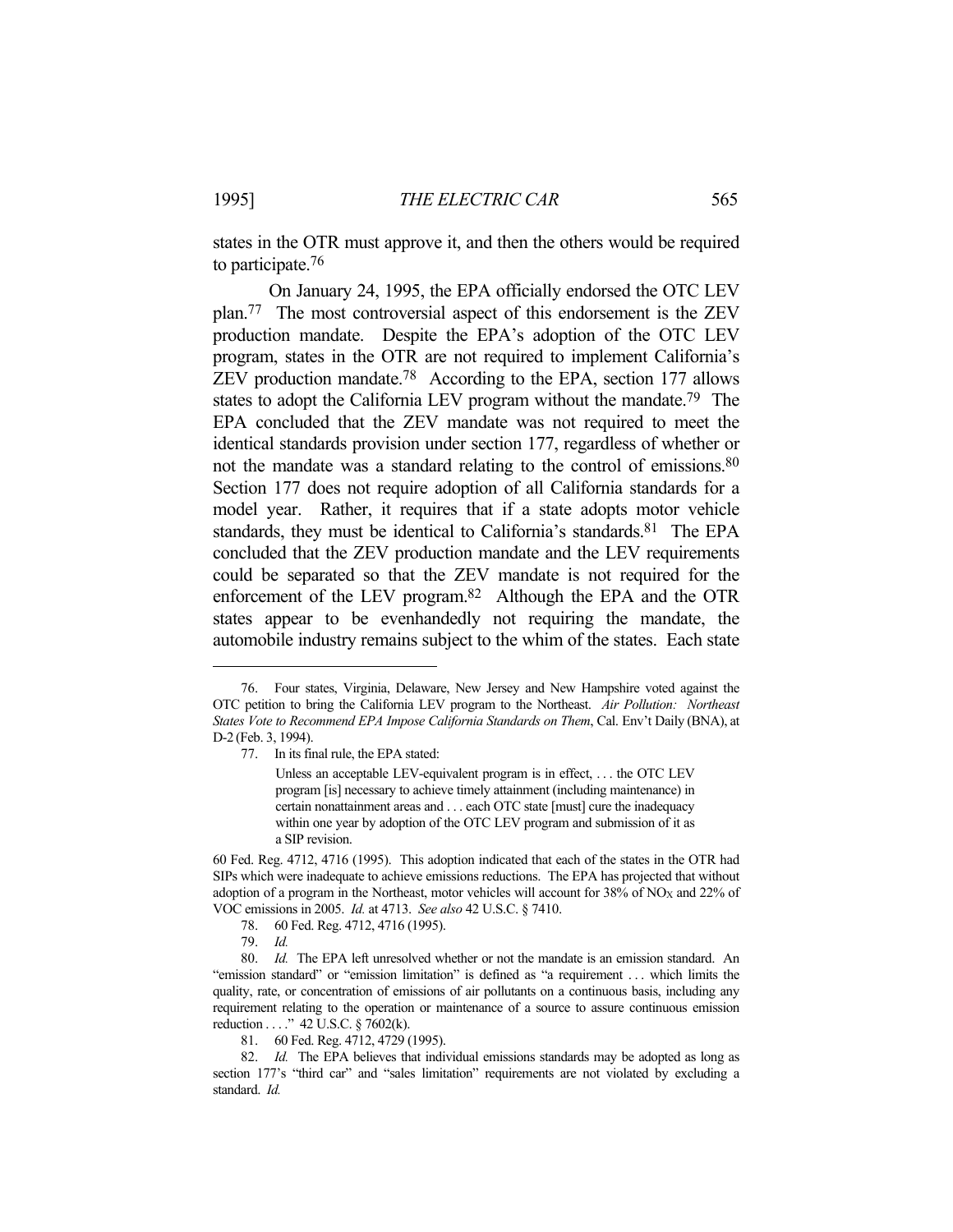still possesses the ultimate power to incorporate the mandate as a part of its program.

#### V. THE AUTOMOBILE INDUSTRY'S 49-STATE PLAN

 Having lost its legal battle, the American Automobile Manufacturers Association (AAMA) developed a comprehensible plan to prevent the adoption of the California LEV, as well as its ZEV mandate, throughout the entire Northeast region. The EPA's adoption of the OTC LEV plan was not a total defeat for the automobile industry because the EPA strongly recommended the plan developed by the automobile manufacturers.83 "The (industry-sponsored) plan still being discussed by all parties would be more cost-effective and would benefit public health across the nation. It would enable the auto industry to market a cleaner car throughout the nation—not simply in the OTC states and California."84

 This alternative program, the 49-state plan or the Federal LEV (Fed LEV), applies to every state except California and would be implemented in two stages. First, this plan achieves the same or greater emissions reductions by the earlier introduction of TLEVs than under the OTC LEV plan.85 Beginning in 1999, each manufacturer must sell a mix of LEVs and other vehicles in the OTR that would achieve the same or greater emissions reductions as the group of vehicles that would have been sold under the OTC LEV plan.<sup>86</sup> This part of the program requires the sale of vehicles certified to the California LEV standards and also utilizes California's test procedures and fuels.87 Vehicles not certified to

 <sup>83.</sup> The EPA was forced to adopt the OTC LEV plan despite its preference for the 49-state plan. The OTC submitted its plan in February 1994, requiring the EPA to take action within 180 days. The EPA was also threatened with lawsuits by environmentalists when it missed the first November deadline for ruling on the OTC LEV. Furthermore, the states were also pressuring the EPA because they had to meet deadlines for their SIPs or face sanctions. *Northeast Gets EPA Nod for Clean Car Plan*, 7 Env't Wk. (King Comm. Group) No. 50 (Dec. 22, 1994).

 <sup>84.</sup> *Id.* (quoting EPA Administrator, Carol Browner). The EPA is promoting further negotiations by allowing states one year from February 15, 1995, to submit their SIP revisions. This action gives the states more time to discuss an alternative plan before having to engage in regulatory and legislative activity to adopt the OTC LEV plan.

 <sup>85. 60</sup> Fed. Reg. 4712, 4713 (1995). The phase-in schedule for these vehicles in the model year is: 40% TLEVs in 1997-2000; 30% LEVs in 1999; 60% LEVs in 2000 and 100% LEVs in 2001. *Id.* at 4714.

 <sup>86. 59</sup> Fed. Reg. 53,396, 53,398 (1994).

 <sup>87.</sup> *Id.* These standards in grams per mile are: At 50,000 miles: 0.075 NMOG, 3.4 CO, 0.2 NOX; At 100,000 miles: 0.090 NMOG, 4.2 CO, 0.3 NOX. *Id.*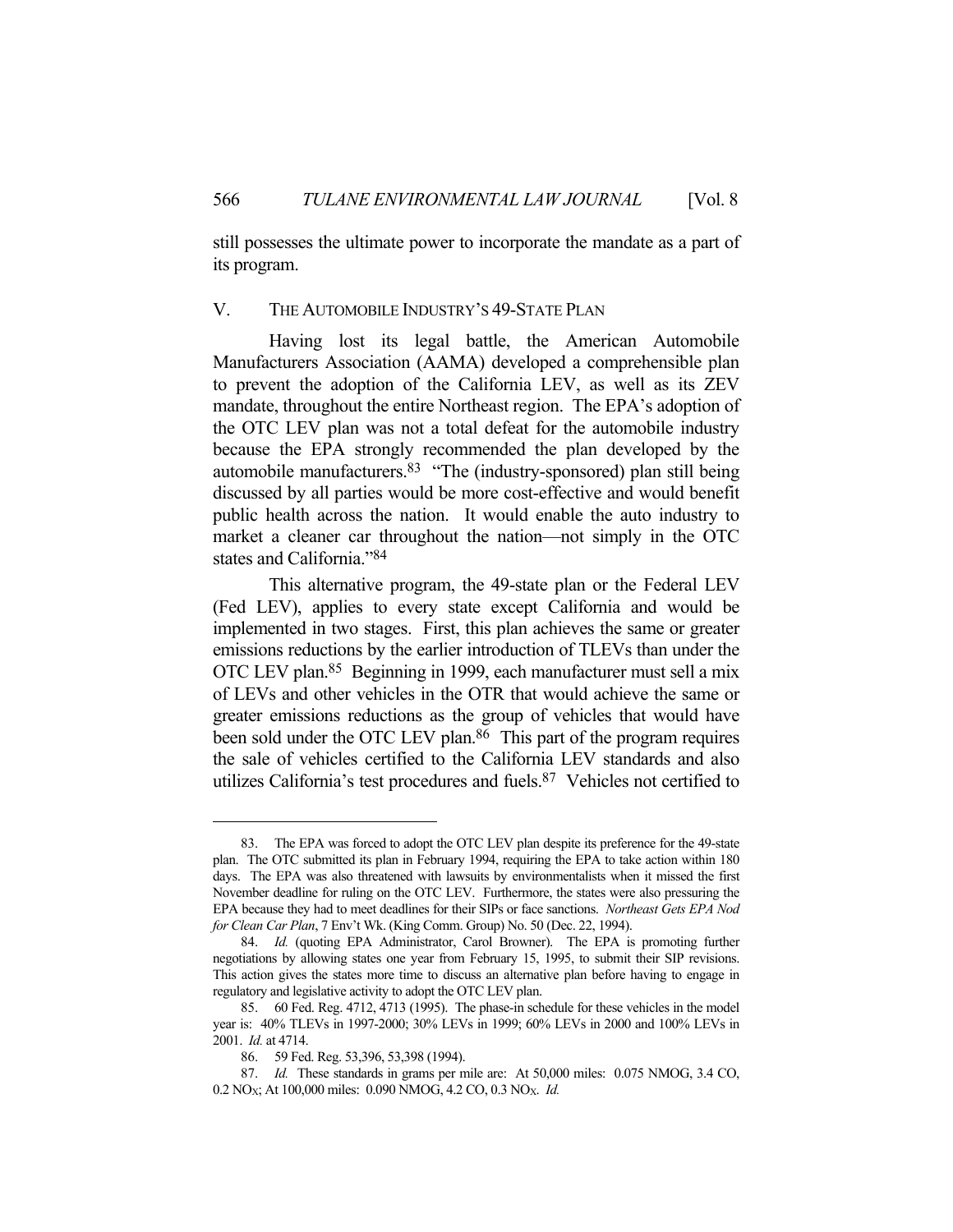the LEV levels are required to meet the California Tier I, TLEV, ULEV or ZEV levels.88

 Second, under the 49-state plan, all cars and light-duty trucks sold outside of California in the model year of 2001 must meet the California LEV standard as opposed to 2004 under the OTC LEV plan.<sup>89</sup> These vehicles would possess up to sixty-six percent lower in-use VOC and seventy-three percent lower in-use  $NO_X$  tailpipe emissions than Tier I vehicles.90 Therefore, cleaner cars would be available to the entire nation three years earlier.

 The 49-state plan does not require vehicles to use gasoline that is only available in California.91 All vehicles to be sold nationwide still must possess the California LEV onboard diagnostic controls and pass the high emission standards of LEVs operated on California's cleaner Phase II gasoline.<sup>92</sup> However, because not all cars in the nation would be operated on the cleaner California fuel, the industry's plan requires some necessary adjustments for the higher level sulfur fuel which most cars utilize.93

# VI. BRIDGING THE GAP

 Two plans to solve the same problem indicate that a compromise is necessary. The EPA whole-heartedly supports cleaner cars throughout the entire nation, as opposed to just in the Northeast region and one west coast state, which indicates its partisanship towards the 49 state plan. On the other hand, the EPA also wants to ensure the advancement of future technology which is supported by the ZEV sales mandate. By recommending that the two sides continue negotiations, the EPA has remained neutral with hope that a middle ground will be

 <sup>88.</sup> *Id.*

 <sup>89.</sup> *Id.* Section 202(1)(b)(C) prohibits the Administrator from changing the Tier I standards specified in sections 202(g), (h), and (i) before model year 2004. *Id.*

 <sup>90. 60</sup> Fed. Reg. 4712, 4714 (1995).

 <sup>91. 59</sup> Fed. Reg. 53,396, 53,399 (1994).

 <sup>92.</sup> *Id.* at 53,398-99. These onboard diagnostics are computers in the vehicle that monitor the emission systems and alert the driver if there is an emissions problem. *Air Pollution: Automakers Assert LEV Plan for 49 States Would Achieve Ozone Reductions in Northeast*, 25 [Current Developments] Env't Rep. (BNA) 1149 (Oct. 7, 1994). Use of reformulated gasoline is required under the Clean Air Act for the nine worst nonattainment areas. *Id.*

 <sup>93. 59</sup> Fed. Reg. 53,396, 53,399 (1994). Adjustments are necessary because vehicles operating on high sulfur fuels will not satisfy in-use compliance tests or the inspection/maintenance cutpoints set at 1.5 times the LEV certification standards. The malfunction indicator lights of these vehicles will also falsely illuminate. *Id.*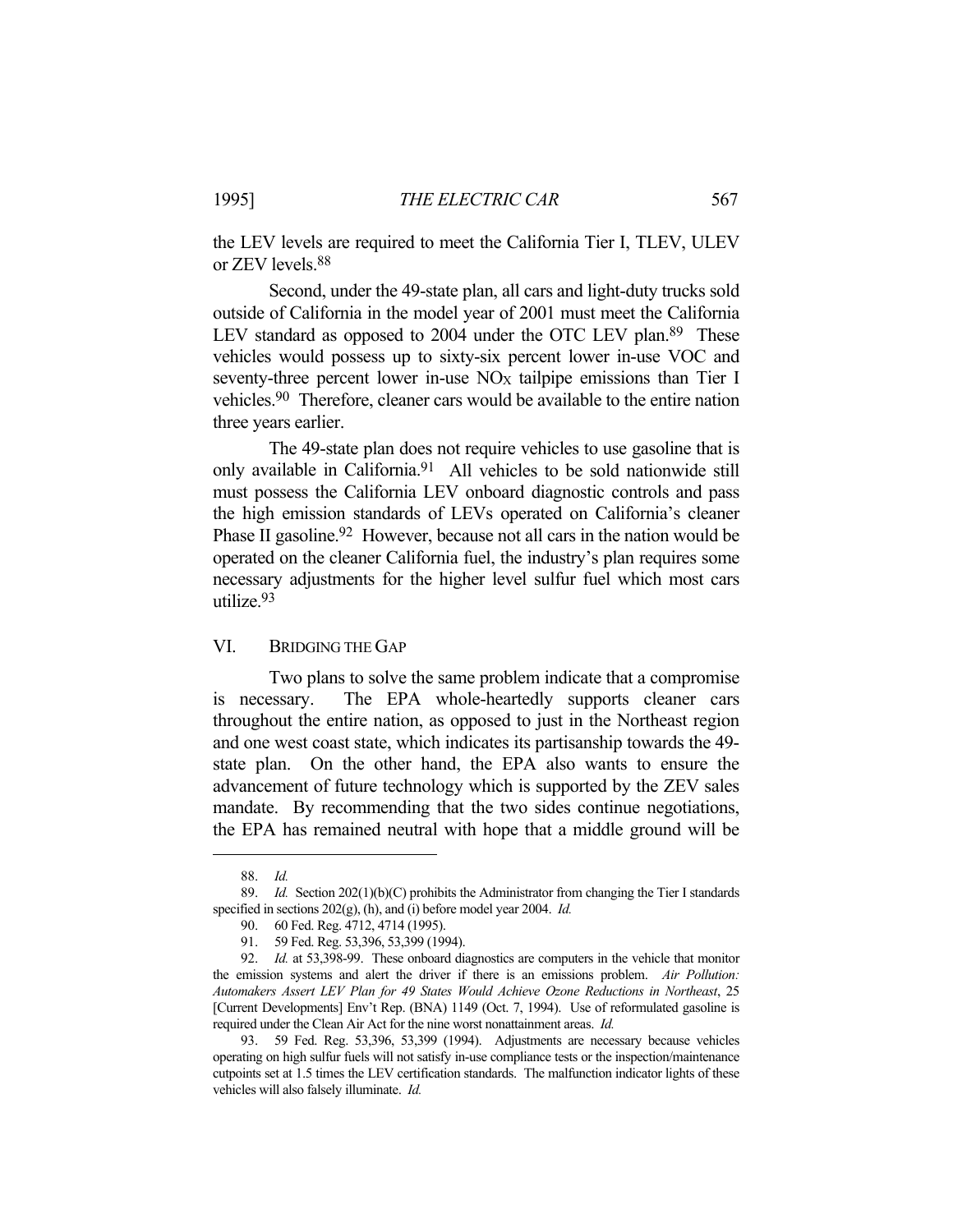reached. But one point is crystal clear—the automakers vehemently oppose any type of mandate, no matter how small.94

 The EPA, in an effort to create a compromise, hired the Keystone Center to facilitate negotiations.<sup>95</sup> The result has produced an Advanced Technology Vehicle (ATV) component for an alternative to the OTC LEV plan.<sup>96</sup> This requires a group effort by auto manufacturers, utilities, and state and federal governments to work together to advance technology and to control motor vehicle emissions.97 The strategy would be to introduce these vehicles into the federal fleet market.<sup>98</sup> At first there would be increased purchases of alternative fuel vehicles by federal agencies, state governments, and oil companies as required by the Energy Policy Act of 1992.99 During this time frame, 1996-1998, the infrastructure would be developed and incentive programs would be implemented.100 Furthermore, surveys would be conducted to approximate the demand of private and municipal fleets.101 In 1999- 2001, the state and automakers would work together to boost municipal and private fleet purchases through incentives.102 Infrastructure would continue to expand and surveys would be conducted to determine the future retail demand of consumers.<sup>103</sup> Finally, if the requisite

59 Fed. Reg. 49,901, 49,902 (1994).

 <sup>94.</sup> In a compromise offer by the states, the industry refused to accept a one percent ZEV mandate along with a fifty percent reduction in the required number of ULEVs. *Is Car Compromise in the Works for Northeast?*, 42 Env't Wk. (King Comm. Group) No. 7 (Oct. 27, 1994). One car industry official summed up the industry's position quite succinctly: "We don't like production mandates and we don't like being forced to make zero emission vehicles." *Air Pollution: Draft Framework on OTC LEV Talks Shows Little Agreement on Tough Issues Reached*, 1995 [News] Daily Env't Rep.(BNA)No. 23, at D-16 (Feb. 3, 1995).

 <sup>95.</sup> *Air Pollution: Federal Vehicle Fleet Purchases Central to More ULEVs, ZEVs, Draft Says,* Cal. Env't. Daily (BNA) at D-2 (Dec. 9, 1994).

 <sup>96. 60</sup> Fed. Reg. 4720, 4734 (1995).

 <sup>97.</sup> *Id.*

 <sup>98.</sup> *Id.*

 <sup>99.</sup> *Id.*

<sup>[</sup>T]he Energy and Policy Act of 1992 (EPACT) requires [f]ederal, [s]tate and alternative fuel provider fleets to acquire increasing percentages of alternatively fueled vehicles. The Department of Energy is in the process of initiating a rulemaking, as required by EPACT, to determine if private fleets should also be required to purchase certain percentages of alternatively fueled vehicles as part of their new fleet acquisitions.

 <sup>100. 60</sup> Fed. Reg. 4712, 4735 (1995).

 <sup>101.</sup> *Id.*

 <sup>102.</sup> *Id.*

 <sup>103.</sup> *Id.*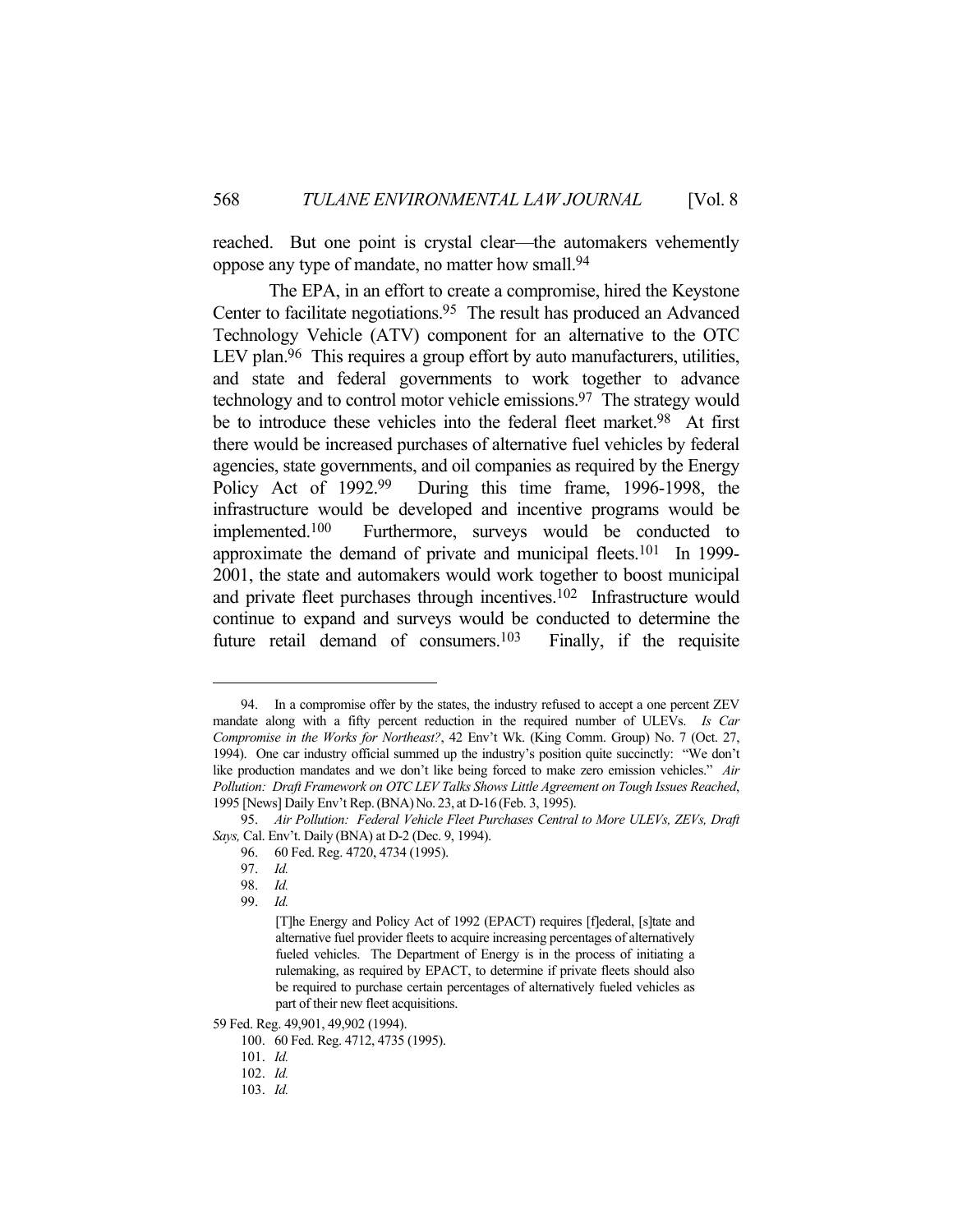infrastructure has been developed, alternative fuel vehicles would be ready for public sales between 2002 and 2004.104

 Despite criticism, the EPA insists that an alternative plan besides the OTC LEV plan can be enforced. The EPA's proposal for adoption involves a combination of EPA regulations, consent decrees and a memorandum of understanding.105

#### *A. Potential Problems*

 One possible problem with this alternative plan is that it cannot simply be adopted by the states.<sup>106</sup> Instead it requires that the automobile manufacturers consent to these stricter standards.107 However, the automobile manufacturers are not willing to grant their consent without the OTC states agreeing not to require compliance with the OTC LEV plan.108 In order for this to occur, New York and Massachusetts would have to be willing to drop their ZEV mandates.<sup>109</sup> After an intensive legal battle which granted these two states the right to implement the California LEV program, a retreat seems unlikely.110 The EPA is unable to force either state to abandon its plan to create a compromise.111

 The states and environmentalists are also highly critical because they do not envision a technology-forcing or advancing mechanism without a mandate. Missing in the automobile industry's plan is any mandate that ensures technology will be developed—not just with the ZEV but also with the ULEV which runs on alternative fuels like natural

 <sup>104.</sup> *Id.*

 <sup>105.</sup> The EPA believes that it has the statutory authority to promulgate these voluntary standards under sections 202 and 301 of the Act. *Id.* at 4714. Section 202(1)(a) allows the EPA administrator to set standards of emissions control, which could be voluntary or mandatory. *Id.* Although section 202(b)(1)(C) prohibits changing these mandatory Tier I standards before model year 2004, this does not prohibit the EPA from implementing voluntary standards. *Id.* at 4715. Finally, section 301(a) directs the administrator to set standards that will reduce air pollution from motor vehicles which is the purpose that these voluntary standards would serve. *Id.*

 <sup>106.</sup> *Id.* at 4724.

 <sup>107.</sup> *Id.*

 <sup>108.</sup> *Id.*

 <sup>109.</sup> *Id.* at 4724-25.

 <sup>110.</sup> New York and Massachusetts are arguing that attempts to prevent them from adopting the California LEV program encroaches upon their state sovereignty. *Air Pollution: Car Makers, States Agree to Continue Talks Whatever EPA's Decision on Petition*, 1994 [News] Daily Env't Rep.(BNA)No. 239, at D-15 (Dec. 15, 1994).

 <sup>111. 60</sup> Fed. Reg. 4712, 4725 (1995).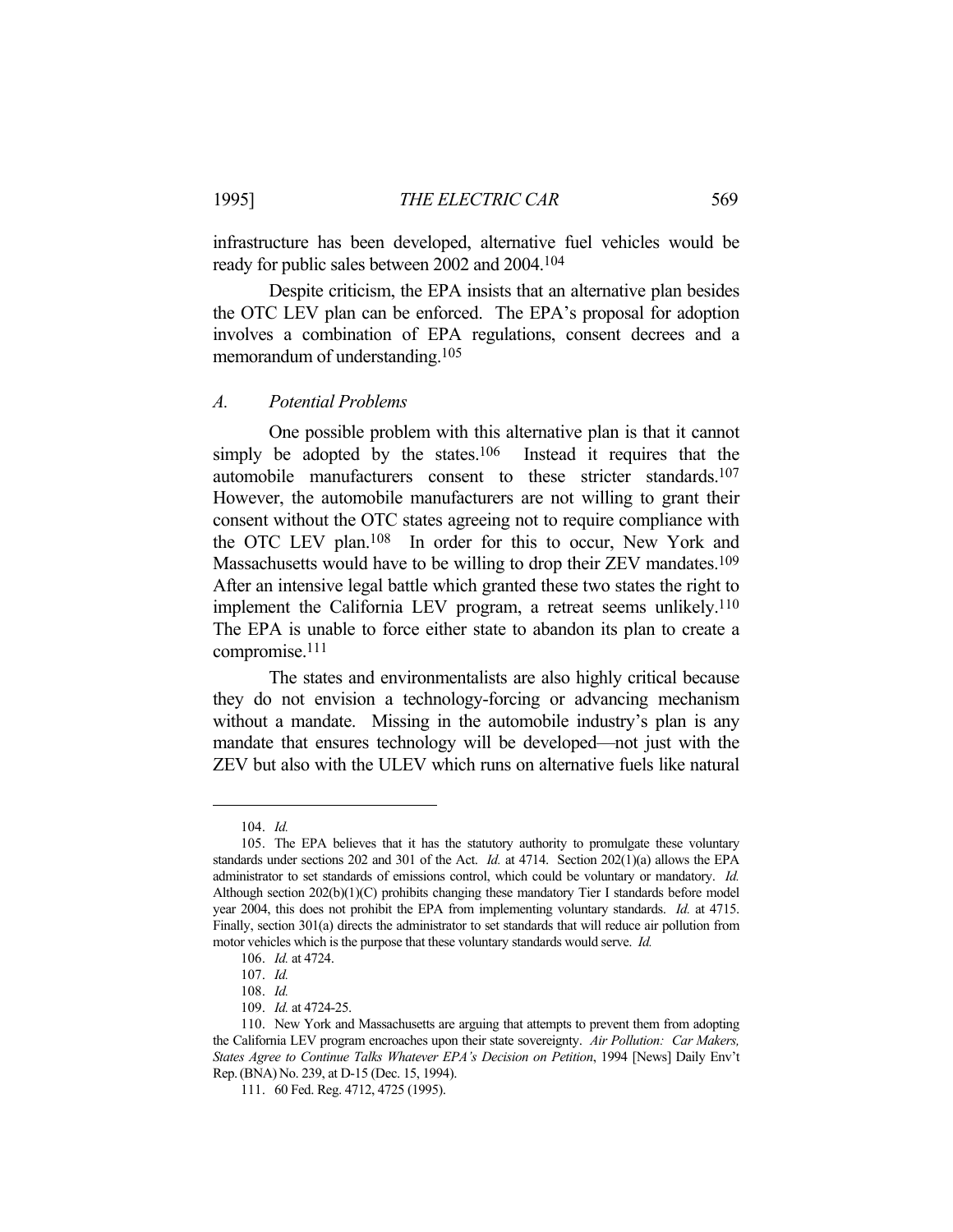gas. Because the auto industry's plan does not contain any mandates, researchers are not pushed into developing more efficient vehicles for the future.<sup>112</sup> Other complaints focus on the lack of an enforcement mechanism to compel the auto manufacturers to develop an alternative fuel vehicle.

# *B. Benefits*

 Despite these potential drawbacks, adoption of the automobile industry's 49-state plan or a similar alternative would be beneficial. Such a plan would improve the air quality not only in the Northeast but in the entire United States.<sup>113</sup> By requiring vehicles to meet the same tailpipe emissions standards in California, as well as in the rest of the states, an automobile industry-based plan is also more efficient. This efficiency would aid in certifying vehicles for sale, reducing automakers' testing and design costs and in streamlining the overall marketing process.114

 Most importantly, the auto manufacturers are not being pinpointed as the responsible party for solving an environmental problem. Technology such as the zero-emission vehicle would not be rushed into the marketplace before it is ready. By rushing the ZEV onto a car lot without sufficient demand from at least two percent of the population, manufacturers risk penalties.<sup>115</sup> Manufacturers do not have the option of paying the penalty and not complying with the mandate because such an action would be a criminal offense with jail sentences of up to six months.<sup>116</sup> An alternative to the OTC LEV would avoid problems such as these because it would operate as a joint front that pools all resources together. Instead of wasting time and money on litigation, the parties

 <sup>112.</sup> Opponents of the Fed LEV plan argue that under the OTC LEV plan there would be 17 million ULEVs and ZEVs on the road by 2010. However, there is no such guarantee under the Fed LEV. *Air Pollution: Advisory Panel Deadlocks on Alternative to Northeastern Low-Emission Vehicle Plan*, 25 [Current Developments] Env't Rep.(BNA) 1221 (Oct. 21, 1994).

 <sup>113.</sup> An analysis conducted by Thomas Darlington of the Air Improvement Resources, Inc. demonstrated that the 49-state plan's emission reduction for VOCs and NO<sub>X</sub> would be equivalent to the OTC LEV plan. 59 Fed. Reg. 53,396, 53,399-405 (1994). When migration and tourism are accounted for, the Fed LEV plan has equivalent or better results than the California LEV program. *See id.*

 <sup>114. 60</sup> Fed. Reg. 4712, 4713 (1995).

 <sup>115.</sup> The penalty for not selling the required number of ZEVs is \$5000 per vehicle on the lot. *Air Pollution: Car Makers, States Agree to Continue Talks Whatever EPA's Decision on Petition*, *supra* note 110.

 <sup>116.</sup> *Id.*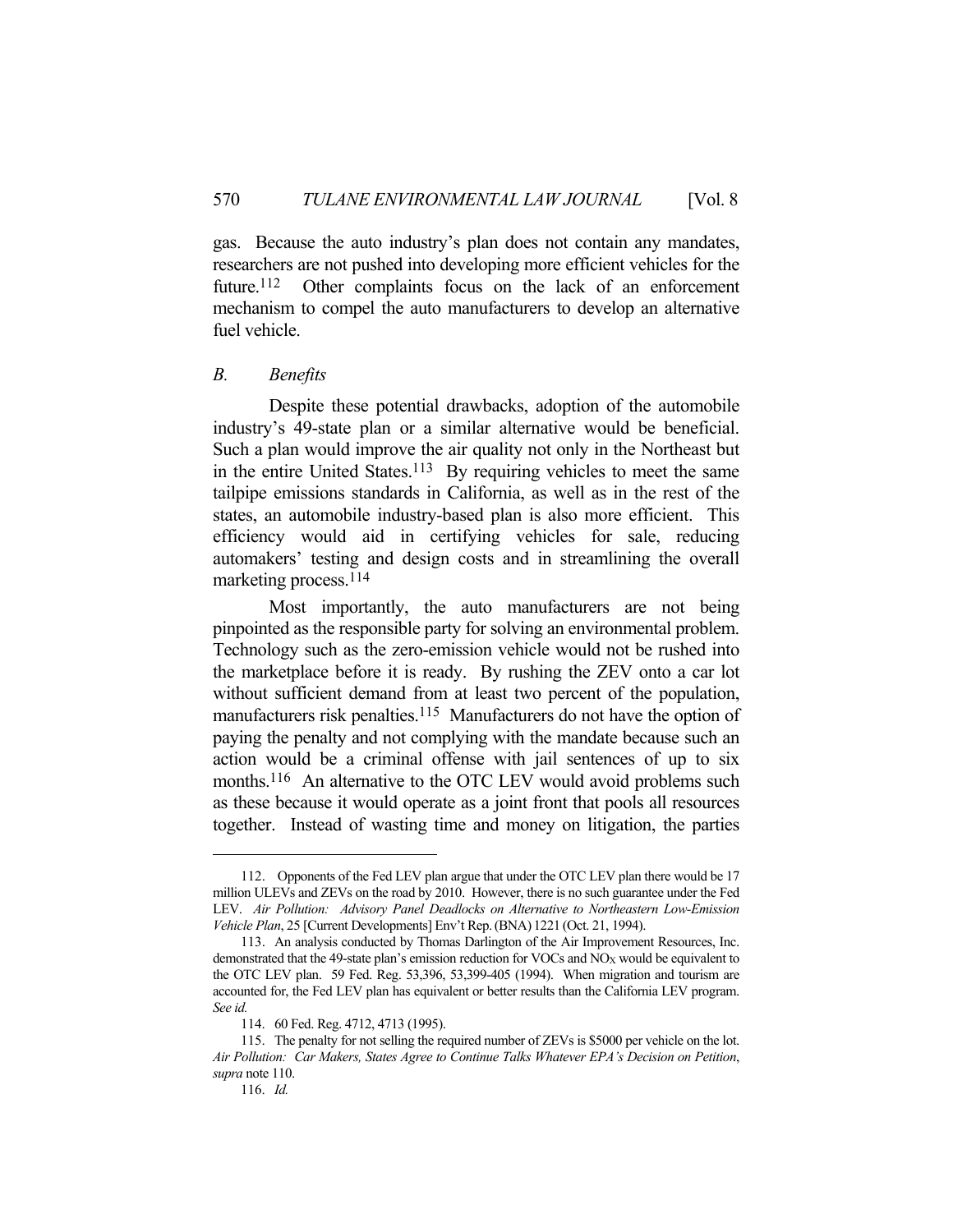would work together towards a common goal of advancing technology and reducing motor vehicle emissions pollution.<sup>117</sup>

 Furthermore, the auto manufacturers' plan is more practical because the Northeast climate is not conducive to the California program and the ZEV. The Northeast generates much of its electricity with oil and coal-fired plants.118 As a result, this extra generation of electricity for running an electric vehicle would not be as efficient in this region because it would produce pollution, when the overall goal would be to reduce it.119 To support this proposition, the EPA released a preliminary report that revealed that ZEVs can actually contribute to air pollution, depending on the source of energy used to turn the turbine at the plant.<sup>120</sup> The report indicates that although electric vehicles eliminate pollution in heavily congested areas, emissions may increase at the power plant as a result of battery recharging.121

 The biggest drawback to the OTC LEV plan is possible adoption by any northeastern state of the ZEV mandate. This mandate requires the production of electric cars that run on batteries which are currently not well developed. Although "[b]atteries are coming . . . they're not aligned time-wise with the mandates."<sup>122</sup> The ZEV range is now at 100 miles with hope that it will reach 250 miles in several years.<sup>123</sup> Currently, battery units require six to eight hours of recharge time.<sup>124</sup> Costs of an electric car would be substantially more than the equivalent-size gasoline run car, perhaps two or three times the price.125 For example, Chrysler Corp. has stated that a battery costs \$21,000.126 When it is utilized in its minivan (usually priced at \$20,000) the price of the van, which travels less than 100 miles, doubles.127 Statistics such as these indicate that

 <sup>117.</sup> *Id.*

 <sup>118.</sup> *Let the Market Fight Auto Pollution*, BUS.WK., May, 30, 1994.

 <sup>119.</sup> *Id.*

 <sup>120.</sup> George H. Unzelman, *Four-Year Countdown to ZEVs on the Road*, 6 Oxy-Fuel News (Phillips Bus. Info.) No. 14 (Apr. 11, 1994).

 <sup>121.</sup> *Id.*

 <sup>122.</sup> *Air Pollution: Draft Framework on OTC LEV Talks Shows Little Agreement on Tough Issues Reached*, *supra* note 94.

 <sup>123.</sup> Unzelman, *supra* note 120.

 <sup>124.</sup> *Id.*

 <sup>125.</sup> *Id.*

 <sup>126.</sup> *Converting Chrysler Minivan to Electric May Double Cost*, 9 Octane Wk. (Info. Resources) No. 19 (May 9, 1994).

 <sup>127.</sup> *Id.*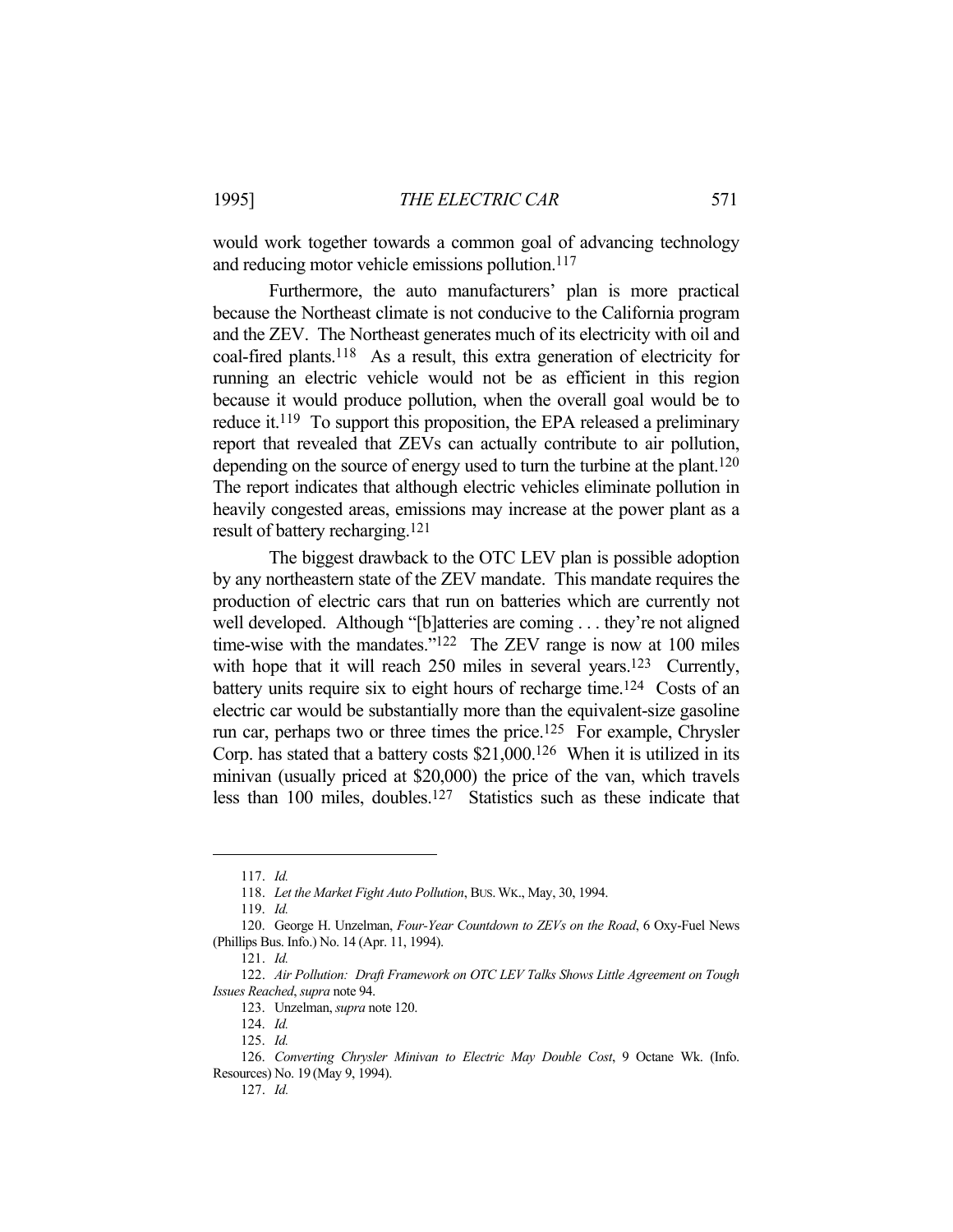electric vehicles are not ready for the marketplace because suitable batteries are not available to meet transportation requirements.

 The introduction of an inefficient vehicle at a high price will only destroy consumer confidence in electric cars. In general, these higher prices will encourage many motorists to keep their older, more polluting vehicles on the road which will limit the air quality improvements made by newer vehicles. Overall, adoption of the OTC plan in the Northeast would add a considerable amount to the price of a car because the states still have the option of imposing the ZEV mandate. Therefore, the auto industry's plan or the ATV-based alternative would be less costly to the consumer because neither contains a ZEV mandate.

 Furthermore, technological strides will still be made if the ZEV mandate is not adopted by the northeastern states. Technology is already being forced by the California LEV program being implemented in California and through the Partnership for a New Generation of Vehicles—a project begun by President Clinton to unite the Big Three automakers and United States research laboratories to develop a superefficient prototype in ten years.128

 Finally, an alternative program does contain a method of enforcement. The OTC LEV plan could automatically be used as a "backstop" to any voluntary agreement that is reached by the OTC states and the automobile industry. This arrangement would encourage the automakers to follow through with the agreed upon program because they would be threatened by the reinstitution of the OTC LEV plan, and also the possibility of northeastern states choosing to adopt the ZEV mandate.

#### VII. CONCLUSION

 In its effort to save the nation from the environmental harms of the polluting automobile, the Clean Air Act has succeeded in creating yet another environmental controversy which pits the government against industry. The battle of the OTC LEV plan versus the Fed LEV plan focuses around one state which must contend with its own environmental problems.

 From its earthquakes, to its mud slides, to its forest fires, California is a unique state. Of the seven American cities with the

 <sup>128.</sup> *Air Pollution: Equivalency of Air Quality Benefits in Automaker Plan for OTC Hotly Debated*, 1994 [News] Daily Env't Rep.(BNA) No. 189, at D-23 (Oct. 3, 1994).